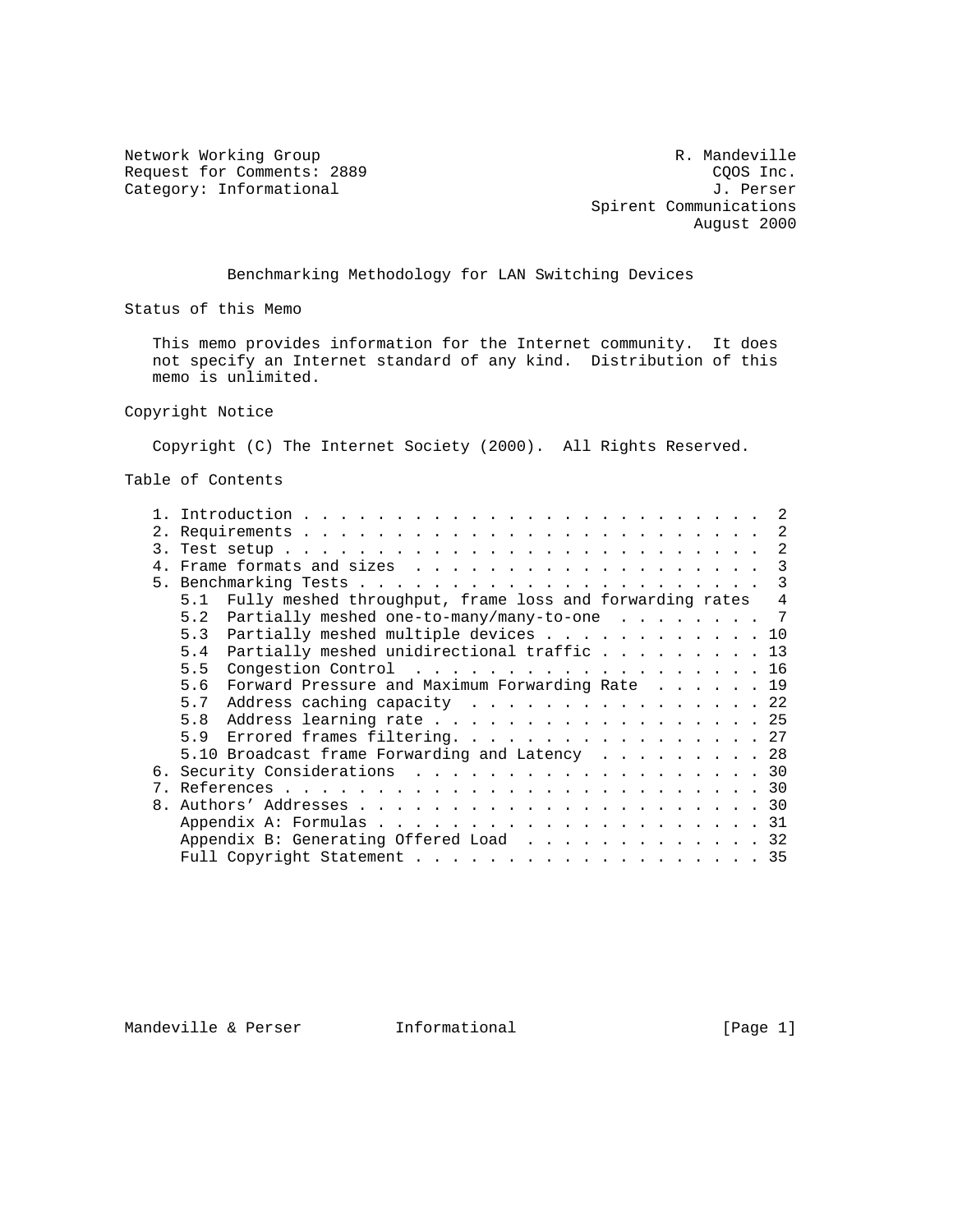#### 1. Introduction

 This document is intended to provide methodology for the benchmarking of local area network (LAN) switching devices. It extends the methodology already defined for benchmarking network interconnecting devices in RFC 2544 [3] to switching devices.

 This RFC primarily deals with devices which switch frames at the Medium Access Control (MAC) layer. It provides a methodology for benchmarking switching devices, forwarding performance, congestion control, latency, address handling and filtering. In addition to defining the tests, this document also describes specific formats for reporting the results of the tests.

 A previous document, "Benchmarking Terminology for LAN Switching Devices" [2], defined many of the terms that are used in this document. The terminology document SHOULD be consulted before attempting to make use of this document.

#### 2. Requirements

 The following RFCs SHOULD be consulted before attempting to make use of this document: RFC 1242 [1], RFC 2285 [2], and RFC 2544 [3].

 For the sake of clarity and continuity, this RFC adopts the template for benchmarking tests set out in Section 26 of RFC 2544.

 The key words "MUST", "MUST NOT", "REQUIRED", "SHALL", "SHALL NOT", "SHOULD", "SHOULD NOT", "RECOMMENDED", "MAY", and "OPTIONAL" in this document are to be interpreted as described in RFC 2119.

3. Test setup

 This document extends the general test setup described in section 6 of RFC 2544 [3] to the benchmarking of LAN switching devices. RFC 2544 [3] primarily describes non-meshed traffic where input and output interfaces are grouped in mutually exclusive sending and receiving pairs. In fully meshed traffic, each interface of a DUT/SUT is set up to both receive and transmit frames to all the other interfaces under test.

 Prior to each test run, the DUT/SUT MUST learn the MAC addresses used in the test and the address learning SHOULD be verified. Addresses not learned will be forwarded as flooded frames and reduce the amount of correctly forwarded frames. The rate at which address learning frames are offered may have to be adjusted to be as low as 50 frames per second or even less, to guarantee successful learning. The DUT/SUT address aging time SHOULD be configured to be greater than

Mandeville & Perser [Page 2]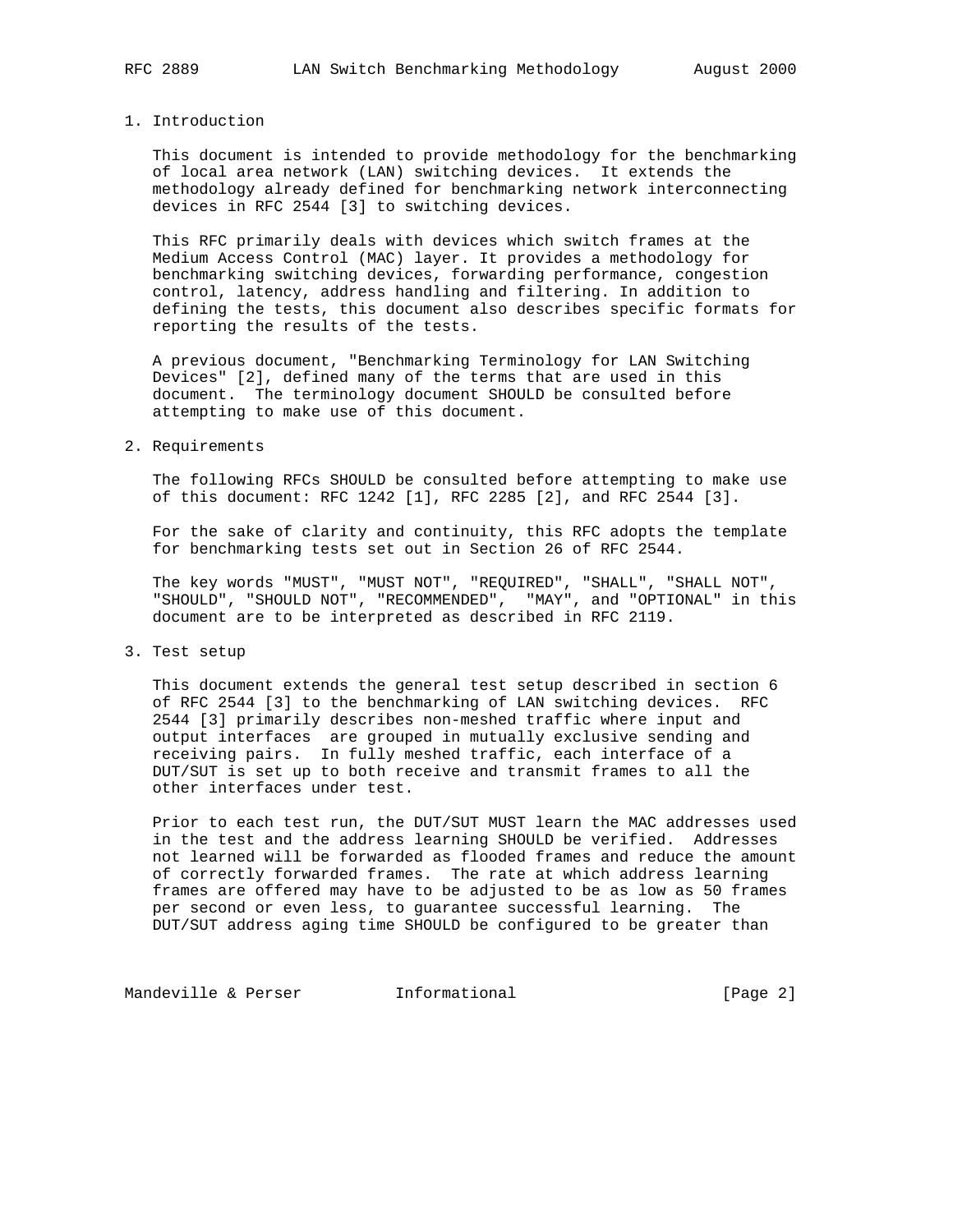the period of the learning phase of the test plus the trial duration plus any configuration time required by the testing device. Addresses SHOULD NOT age out until the trial duration is completed. More than one learning trial may be needed for the association of the address to the port to occur.

 If a DUT/SUT uses a hashing algorithm with address learning, the DUT/SUT may not learn the necessary addresses to perform the tests. The format of the MAC addresses MUST be adjustable so that the address mapping may be re-arranged to ensure that the DUT/SUT learns all the addresses.

4. Frame formats and sizes

 The test frame format is defined in RFC 2544 section 8 [3] and MUST contain a unique signature field located in the UDP DATA area of the Test Frame (see Appendix C [3]). The purpose of the signature field is filter out frames that are not part of the offered load.

 The signature field MUST be unique enough to identify the frames not originating from the DUT/SUT. The signature field SHOULD be located after byte 56 (collision window [4] ) or at the end of the frame. The length, contents and method of detection is not defined in this memo.

 The signature field MAY have a unique identifier per port. This would filter out misforwarded frames. It is possible for a DUT/SUT to strip off the MAC layer, send it through its switching matrix, and transmit it out with the correct destination MAC address but the wrong payload.

For frame sizes, refer to RFC 2544, section 9 [3].

 There are three possible frame formats for layer 2 Ethernet switches: standard MAC Ethernet frames, standard MAC Ethernet frames with vendor-specific tags added to them, and IEEE 802.3ac frames tagged to accommodate 802.1p&Q. The two types of tagged frames may exceed the standard maximum length frame of 1518 bytes, and may not be accepted by the interface controllers of some DUT/SUTs. It is recommended to check the compatibility of the DUT/SUT with tagged frames before testing.

 Devices switching tagged frames of over 1518 bytes will have a different maximum forwarding rate than untagged frames.

5. Benchmarking Tests

 The following tests offer objectives, procedures, and reporting formats for benchmarking LAN switching devices.

Mandeville & Perser [Page 3]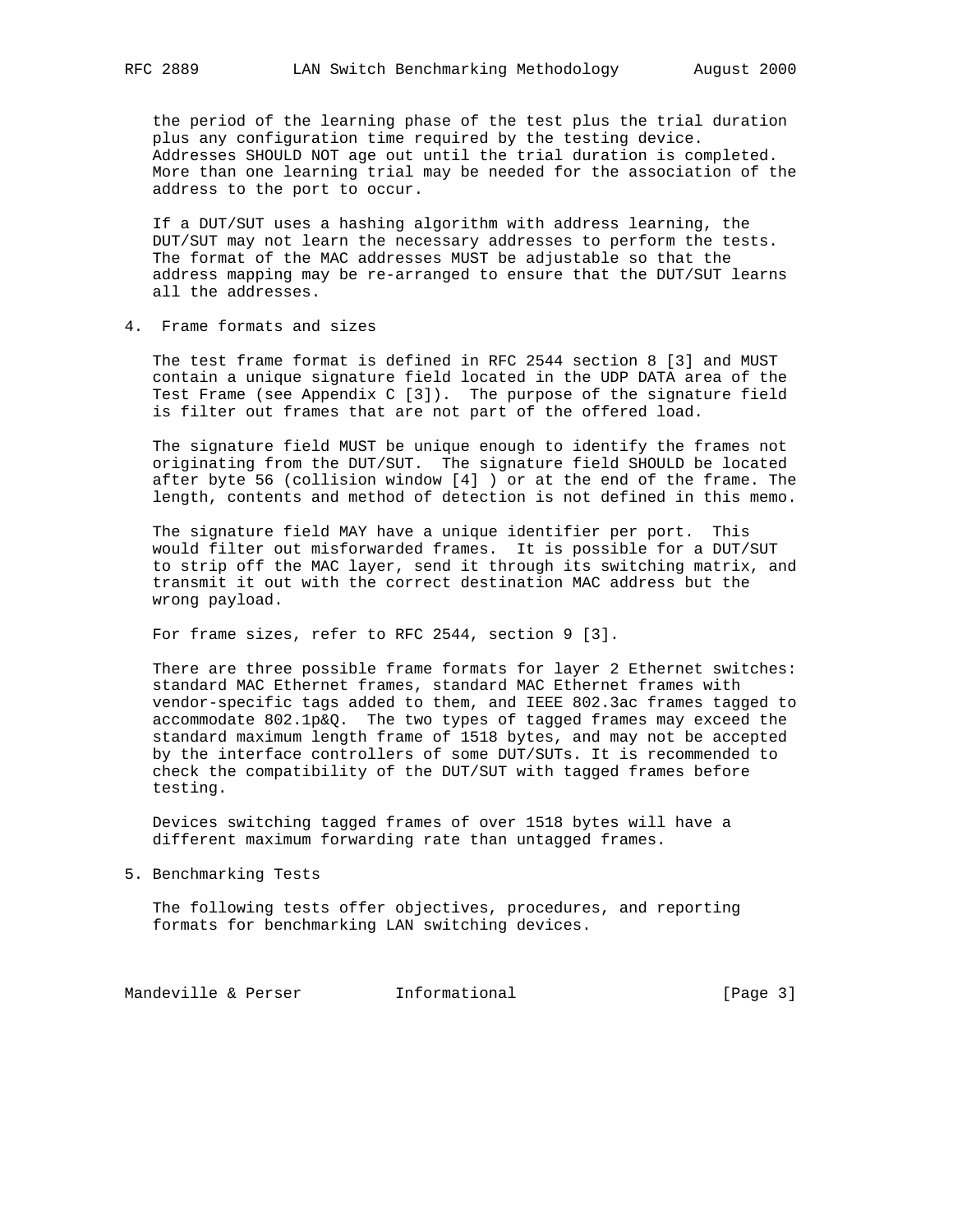5.1 Fully meshed throughput, frame loss and forwarding rates

### 5.1.1 Objective

 To determine the throughput, frame loss and forwarding rates of DUT/SUTs offered fully meshed traffic as defined in RFC 2285 [2].

#### 5.1.2 Setup Parameters

 When offering full meshed traffic, the following parameters MUST be defined. Each parameter is configured with the following considerations.

 Frame Size - Recommended frame sizes are 64, 128, 256, 512, 1024, 1280 and 1518 bytes, per RFC 2544 section 9 [3]. The four CRC bytes are included in the frame size specified.

 Interframe Gap (IFG) - The IFG between frames inside a burst MUST be at the minimum specified by the standard (9.6 us for 10Mbps Ethernet, 960 ns for 100Mbps Ethernet, and 96 ns for 1 Gbps Ethernet) of the medium being tested.

Duplex mode - Half duplex or full duplex.

 ILoad - Intended Load per port is expressed in a percentage of the medium's maximum theoretical load, regardless of traffic orientation or duplex mode. Certain test configurations will theoretically over-subscribe the DUT/SUT.

In half duplex, an ILoad over 50% will over-subscribe the DUT/SUT.

 Burst Size - The burst size defines the number of frames sent back-to-back at the minimum legal IFG [4] before pausing transmission to receive frames. Burst sizes SHOULD vary between 1 and 930 frames. A burst size of 1 will simulate constant load [1].

 Addresses per port - Represents the number of addresses which are being tested for each port. Number of addresses SHOULD be a binary exponential (i.e. 1, 2, 4, 8, 16, 32, 64, 128, 256, ...). Recommended value is 1.

 Trial Duration - The recommended Trial Duration is 30 seconds. Trial duration SHOULD be adjustable between 1 and 300 seconds.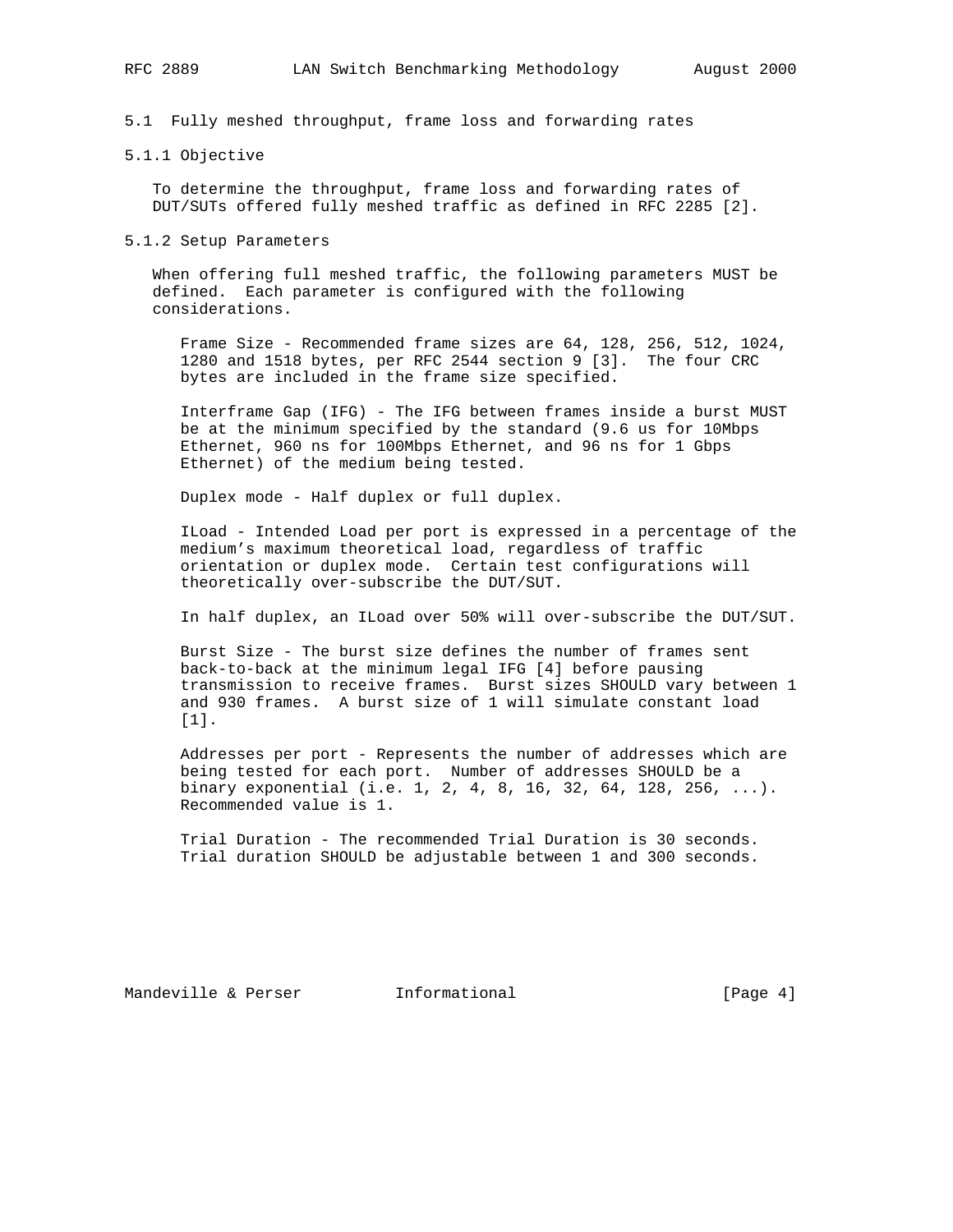### 5.1.3 Procedure

 All ports on the tester MUST transmit test frames either in a Frame Based or Time Based mode (Appendix B). All ports SHOULD start transmitting their frames within 1% of the trial duration. For a trial duration of 30 seconds, all ports SHOULD have started transmitting frames within 300 milliseconds of each other.

 Each port in the test MUST send test frames to all other ports in a round robin type fashion. The sequence of addresses MUST NOT change when congestion control is applied. The following table shows how each port in a test MUST transmit test frames to all other ports in the test. In this example, there are six ports with 1 address per port:

| Port #1 |   |   |   | כ |   | $2 \ldots$ |
|---------|---|---|---|---|---|------------|
| Port #2 |   |   | ∽ | 6 |   | $3 \ldots$ |
| Port #3 |   | ∽ | ь |   |   | $4 \ldots$ |
| Port #4 | ∽ |   |   |   |   | $5 \ldots$ |
| Port #5 |   |   |   | 2 |   | 6.         |
| Port #6 |   |   |   |   | ь | L.         |

Source Port Destination Ports (in order of transmission)

 As shown in the table, there is an equal distribution of destination addresses for each transmit opportunity. This keeps the test balanced so that one destination port is not overloaded by the test algorithm and all ports are equally and fully loaded throughout the test. Not following this algorithm exactly will produce inconsistent results.

 For tests using multiple addresses per port, the actual port destinations are the same as described above and the actual source/destination address pairs SHOULD be chosen randomly to exercise the DUT/SUT's ability to perform address lookups.

 For every address, learning frames MUST be sent to the DUT/SUT to allow the DUT/SUT update its address tables properly.

### 5.1.4 Measurements

 Each port should receive the same number of test frames that it transmitted. Each receiving port MUST categorize, then count the frames into one of two groups:

- 1.) Received Frames: received frames MUST have the correct destination MAC address and SHOULD match a signature field.
- 2.) Flood count [2].

Mandeville & Perser **Informational Informational** [Page 5]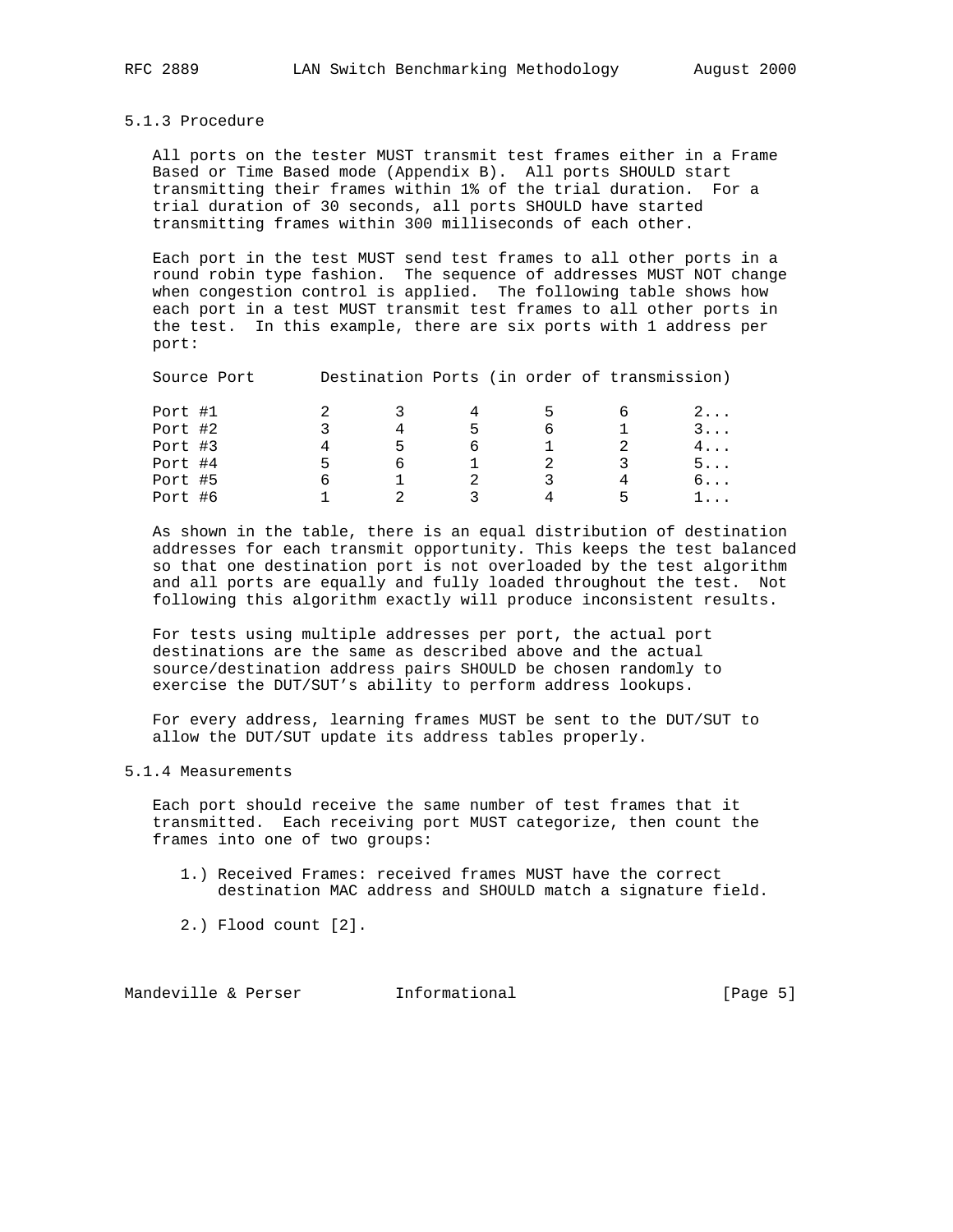Any frame originating from the DUT/SUT (spanning tree, SNMP, RIP, ...) MUST not be counted as a received frame. Frames originating from the DUT/SUT MAY be counted as flooded frames or not counted at all.

 Frame loss rate of the DUT/SUT SHOULD be reported as defined in section 26.3 [3] with the following notes: Frame loss rate SHOULD be measured at the end of the trail duration. The term "rate", for this measurement only, does not imply the units in the fashion of "per second."

# 5.1.4.1 Throughput

 Throughput measurement is defined in section 26.1 [3]. A search algorithm is employed to find the maximum Oload [2] with a zero Frame loss rate [1]. The algorithm MUST adjust Iload to find the throughput.

## 5.1.4.2 Forwarding Rate

 Forwarding rate (FR) of the DUT/SUT SHOULD be reported as the number of test frames per second that the device is observed to successfully forward to the correct destination interface in response to a specified Oload. The Oload MUST also be cited.

 Forwarding rate at maximum offered load (FRMOL) MUST be reported as the number of test frames per second that a device can successfully transmit to the correct destination interface in response to the MOL as defined in section 3.6 [2]. The MOL MUST also be cited.

 Maximum forwarding rate (MFR) MUST be reported as the highest forwarding rate of a DUT/SUT taken from an iterative set of forwarding rate measurements. The iterative set of forwarding rate measurements are made by adjusting Iload. The Oload applied to the device MUST also be cited.

## 5.1.5 Reporting format

 The results for these tests SHOULD be reported in the form of a graph. The x coordinate SHOULD be the frame size, the y coordinate SHOULD be the test results. There SHOULD be at least two lines on the graph, one plotting the theoretical and one plotting the test results.

 To measure the DUT/SUT's ability to switch traffic while performing many different address lookups, the number of addresses per port MAY be increased in a series of tests.

Mandeville & Perser [Page 6] Informational [Page 6]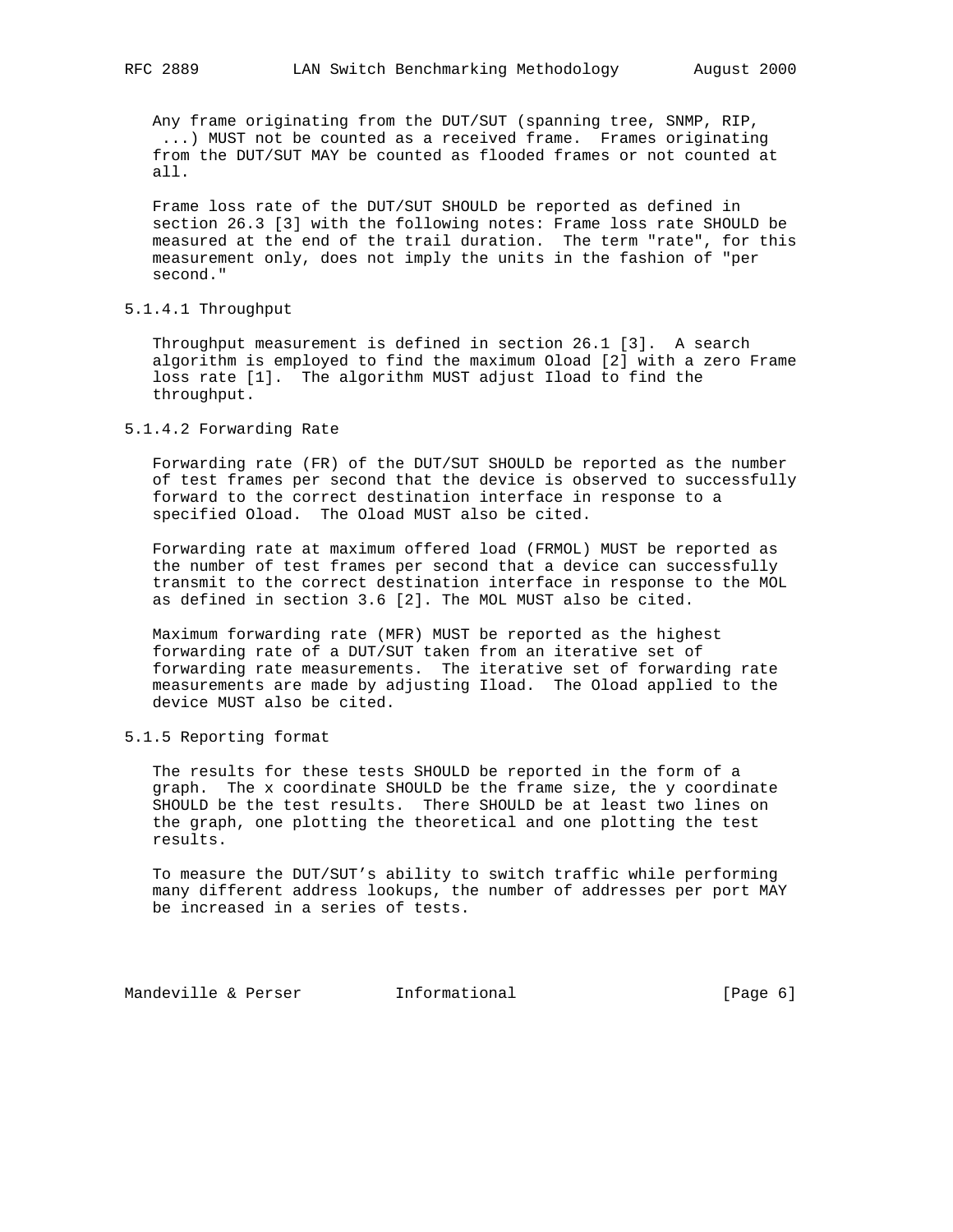5.2 Partially meshed one-to-many/many-to-one

### 5.2.1 Objective

 To determine the throughput when transmitting from/to multiple ports and to/from one port. As with the fully meshed throughput test, this test is a measure of the capability of the DUT to switch frames without frame loss. Results of this test can be used to determine the ability of the DUT to utilize an Ethernet port when switching traffic from multiple Ethernet ports.

## 5.2.2 Setup Parameters

 When offering bursty meshed traffic, the following parameters MUST be defined. Each parameter is configured with the following considerations.

 Frame Size - Recommended frame sizes are 64, 128, 256, 512, 1024, 1280 and 1518 bytes, per RFC 2544 section 9 [3]. The four CRC bytes are included in the frame size specified.

 Traffic Direction - Traffic can be generated in one direction, the reverse direction, or both directions.

 Interframe Gap (IFG) - The IFG between frames inside a burst MUST be at the minimum specified by the standard (9.6 us for 10Mbps Ethernet, 960 ns for 100Mbps Ethernet, and 96 ns for 1 Gbps Ethernet) of the medium being tested.

Duplex mode - Half duplex or full duplex.

 ILoad - Intended Load per port is expressed in a percentage of the medium's maximum theoretical load, regardless of traffic orientation or duplex mode. Certain test configurations will theoretically over-subscribe the DUT/SUT.

 In half duplex bidirectional traffic, an ILoad over 50% will over-subscribe the DUT/SUT.

 Burst Size - The burst size defines the number of frames sent back-to-back at the minimum legal IFG [4] before pausing transmission to receive frames. Burst sizes SHOULD vary between 1 and 930 frames. A burst size of 1 will simulate constant load [1].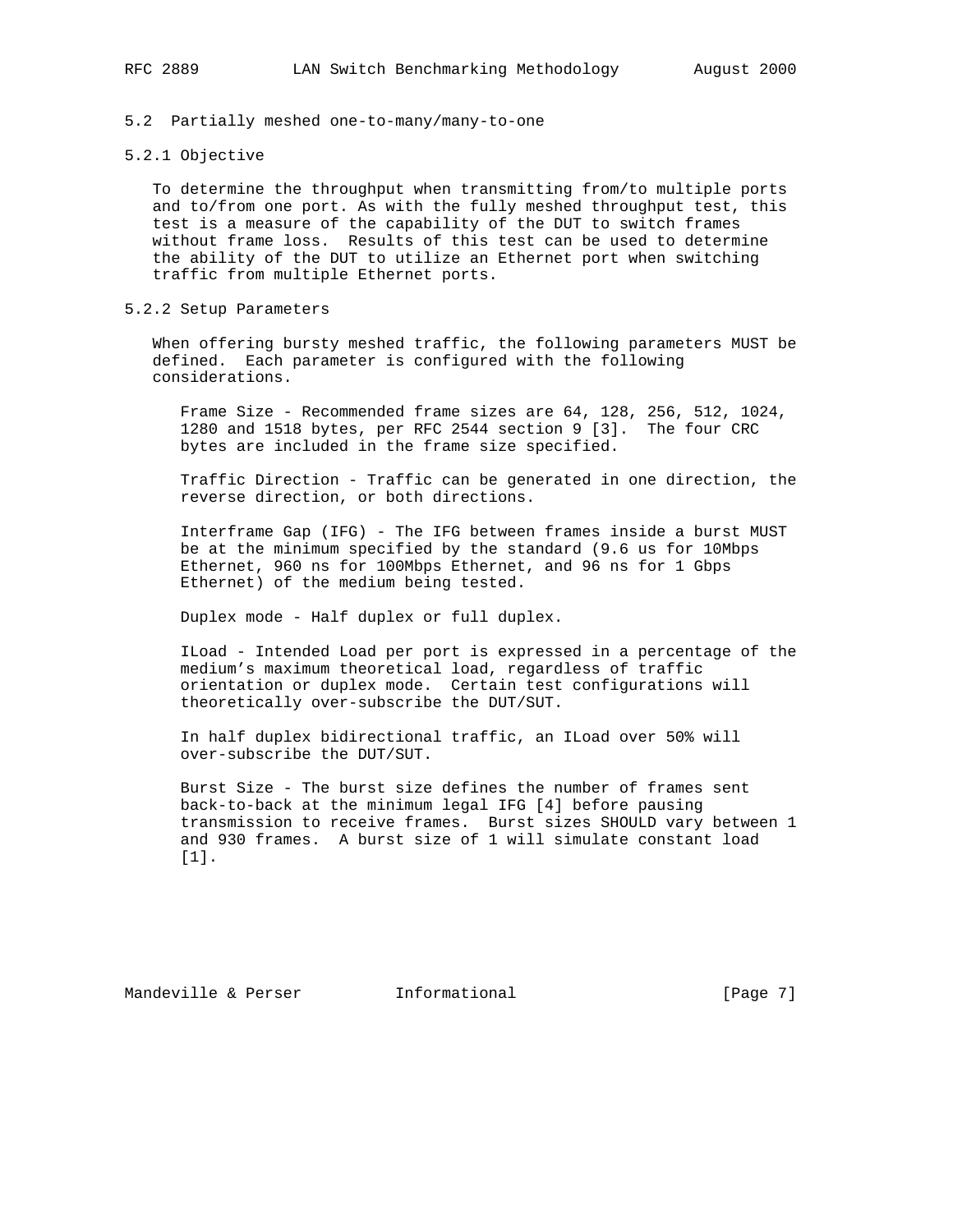Addresses per port - Represents the number of addresses which are being tested for each port. Number of addresses SHOULD be a binary exponential (i.e. 1, 2, 4, 8, 16, 32, 64, 128, 256, ...). Recommended value is 1.

 Trial Duration - The recommended Trial Duration is 30 seconds. Trial duration SHOULD be adjustable between 1 and 300 seconds.

## 5.2.3 Procedure

 All ports on the tester MUST transmit test frames either in a Frame Based or Time Based mode (Appendix B). Depending upon traffic direction, some or all of the ports will be transmitting. All ports SHOULD start transmitting their frames within 1% of the trial duration. For a trial duration of 30 seconds, all ports SHOULD have started transmitting frames within 300 milliseconds of each other.

 Test frames transmitted from the Many Ports MUST be destined to the One port. Test frames transmitted from the One Port MUST be destined to the Many ports in a round robin type fashion. See section 5.1.3 for a description of the round robin fashion.

 For tests using multiple addresses per port, the actual port destinations are the same as described above and the actual source/destination address pairs SHOULD be chosen randomly to exercise the DUT/SUT's ability to perform address lookups.



 For every address, the testing device MUST send learning frames to allow the DUT/SUT to update its address tables properly.

Mandeville & Perser **Informational Mandeville & Perser Informational I**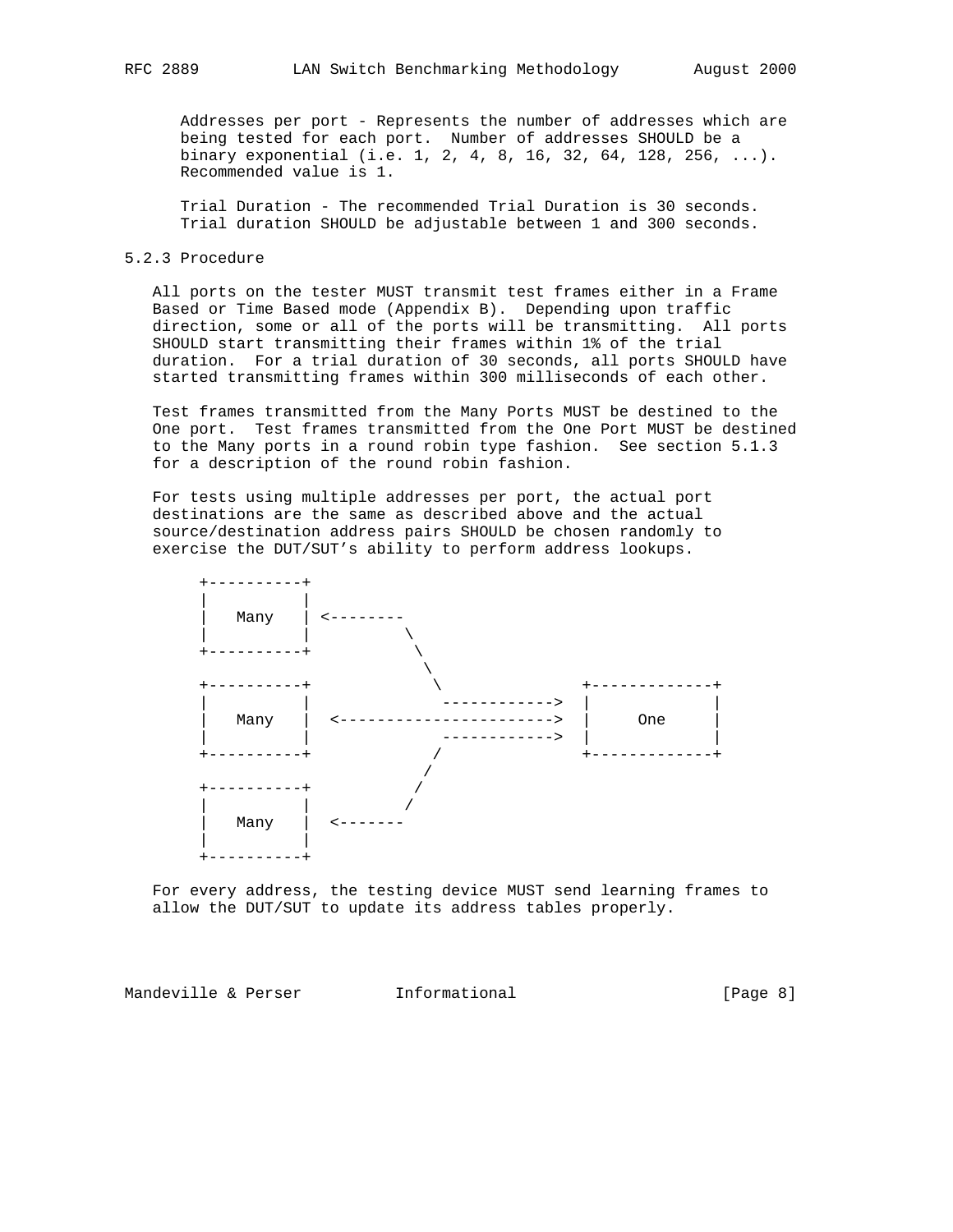### 5.2.4 Measurements

 Each receiving port MUST categorize, then count the frames into one of two groups:

- 1.) Received Frames: received frames MUST have the correct destination MAC address and SHOULD match a signature field.
- 2.) Flood count [2].

 Any frame originating from the DUT/SUT MUST not be counted as a received frame. Frames originating from the DUT/SUT MAY be counted as flooded frames or not counted at all.

 Forwarding rate (FR) of the DUT/SUT SHOULD be reported as the number of test frames per second that the device is observed to successfully transmit to the correct destination interface in response to a specified Oload. The Oload MUST also be cited.

 Forwarding rate at maximum offered load (FRMOL) MUST be reported as the number of test frames per second that a device can successfully transmit to the correct destination interface in response to the MOL as defined in section 3.6 [2]. The MOL MUST also be cited.

 Maximum forwarding rate (MFR) MUST be reported as the highest forwarding rate of a DUT/SUT taken from an iterative set of forwarding rate measurements. The iterative set of forwarding rate measurements are made by adjusting Iload. The Oload applied to the device MUST also be cited.

5.2.5 Reporting Format

 The results for these tests SHOULD be reported in the form of a graph. The x coordinate SHOULD be the frame size, the y coordinate SHOULD be the test results. There SHOULD be at least two lines on the graph, one plotting the theoretical and one plotting the test results.

 To measure the DUT/SUT's ability to switch traffic while performing many different address lookups, the number of addresses per port MAY be increased in a series of tests.

Mandeville & Perser **Informational Informational** [Page 9]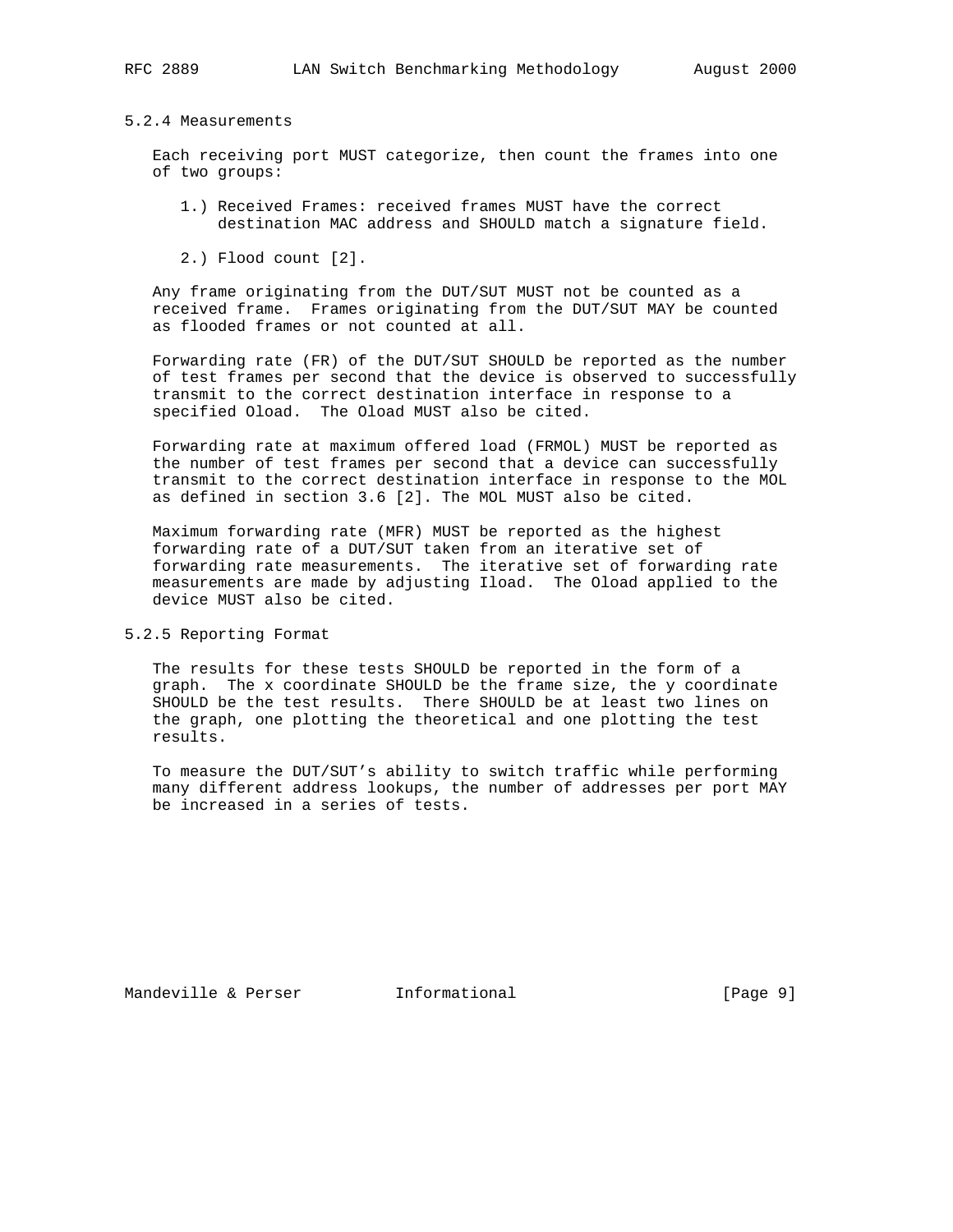5.3 Partially meshed multiple devices

### 5.3.1 Objective

 To determine the throughput, frame loss and forwarding rates of two switching devices equipped with multiple ports and one high speed backbone uplink (Gigabit Ethernet, ATM, SONET).

#### 5.3.2 Setup Parameters

 When offering bursty partially meshed traffic, the following parameters MUST be defined. Each variable is configured with the following considerations.

 Frame Size - Recommended frame sizes are 64, 128, 256, 512, 1024, 1280 and 1518 bytes, per RFC 2544 section 9 [3]. The four CRC bytes are included in the frame size specified.

 Interframe Gap (IFG) - The IFG between frames inside a burst MUST be at the minimum specified by the standard (9.6 us for 10Mbps Ethernet, 960 ns for 100Mbps Ethernet, and 96 ns for 1 Gbps Ethernet) of the medium being tested.

Duplex mode - Half duplex or full duplex.

 ILoad - Intended Load per port is expressed in a percentage of the medium's maximum theoretical load, regardless of traffic orientation or duplex mode. Certain test configurations will theoretically over-subscribe the DUT/SUT.

In half duplex, an ILoad over 50% will over-subscribe the DUT/SUT.

 Burst Size - The burst size defines the number of frames sent back-to-back at the minimum legal IFG [4] before pausing transmission to receive frames. Burst sizes SHOULD vary between 1 and 930 frames. A burst size of 1 will simulate constant load [1].

 Addresses per port - Represents the number of addresses which are being tested for each port. Number of addresses SHOULD be a binary exponential (i.e. 1, 2, 4, 8, 16, 32, 64, 128, 256, ...). Recommended value is 1.

 Trial Duration - The recommended Trial Duration is 30 seconds. Trial duration SHOULD be adjustable between 1 and 300 seconds.

Mandeville & Perser **Informational** [Page 10]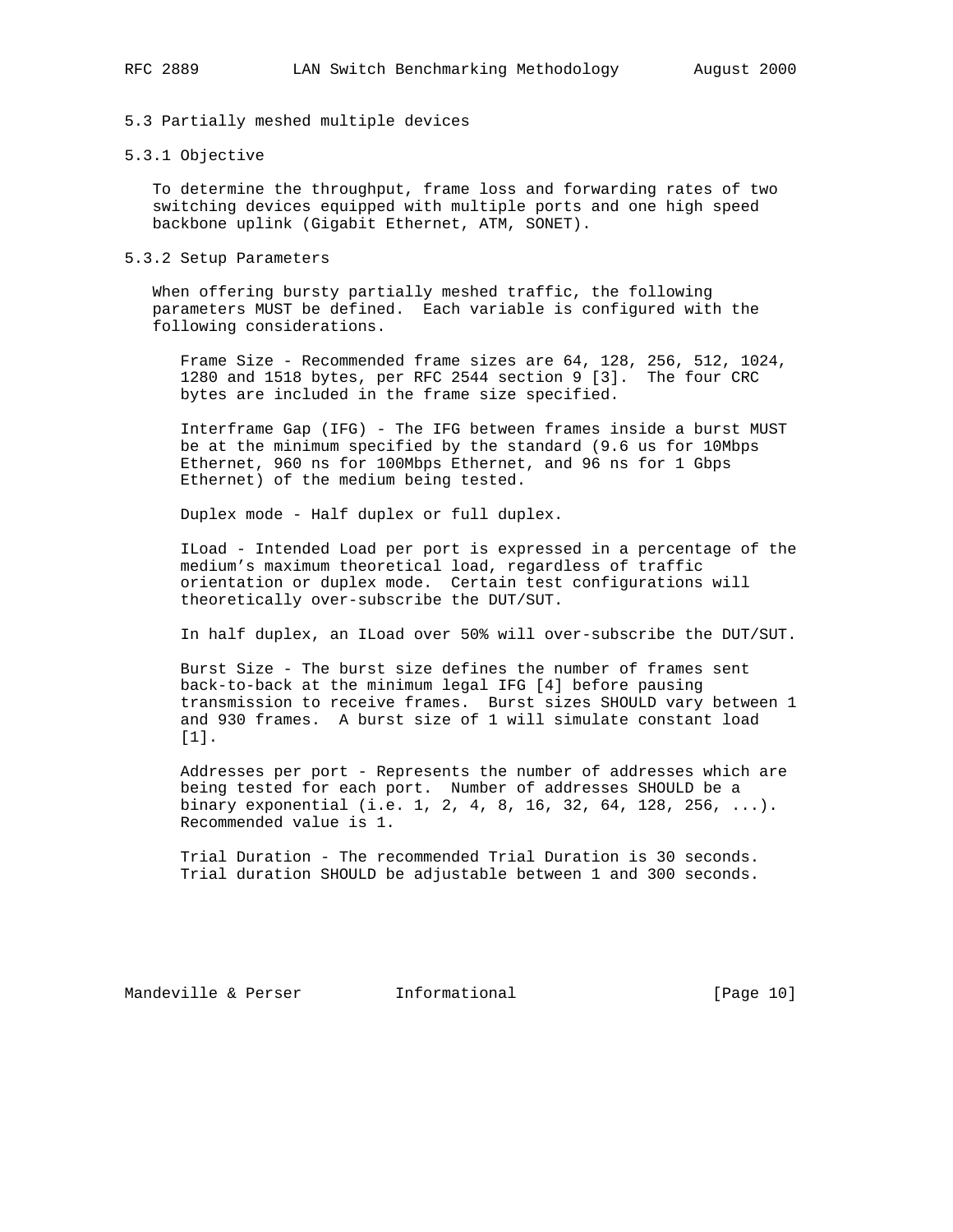Local Traffic - A Boolean value of ON or OFF. The frame sequence algorithm MAY be altered to remove local traffic. With local traffic ON, the algorithm is exactly the same as a fully meshed throughput. With local traffic OFF, the port sends frames to all other ports on the other side of the backbone uplink in a round robin type fashion.

## 5.3.3 Procedure

 All ports on the tester MUST transmit test frames either in a Frame Based or Time Based mode (Appendix B). All ports SHOULD start transmitting their frames within 1% of the trial duration. For a trial duration of 30 seconds, all ports SHOULD have started transmitting frames with 300 milliseconds of each other.

 Each port in the test MUST send test frames to all other ports in a round robin type fashion as defined in section 5.1.3. Local traffic MAY be removed from the round robin list in order to send the entire load across the backbone uplink.

 For tests using multiple addresses per port, the actual port destinations are the same as described above and the actual source/destination address pairs SHOULD be chosen randomly to exercise the DUT/SUT's ability to perform address lookups.

 For every address, the testing device MUST send learning frames to allow the DUT/SUT to update its address tables properly.

 To measure the DUT/SUT's ability to switch traffic while performing many different address lookups, the number of addresses per port MAY be increased in a series of tests.

#### 5.3.4 Measurements

 Each receiving port MUST categorize, then count the frames into one of two groups:

- 1.) Received frames MUST have the correct destination MAC address and SHOULD match a signature field.
- 2.) Flood count [2].

 Any frame originating from the DUT/SUT MUST not be counted as a received frame. Frames originating from the DUT/SUT MAY be counted as flooded frames or not counted at all.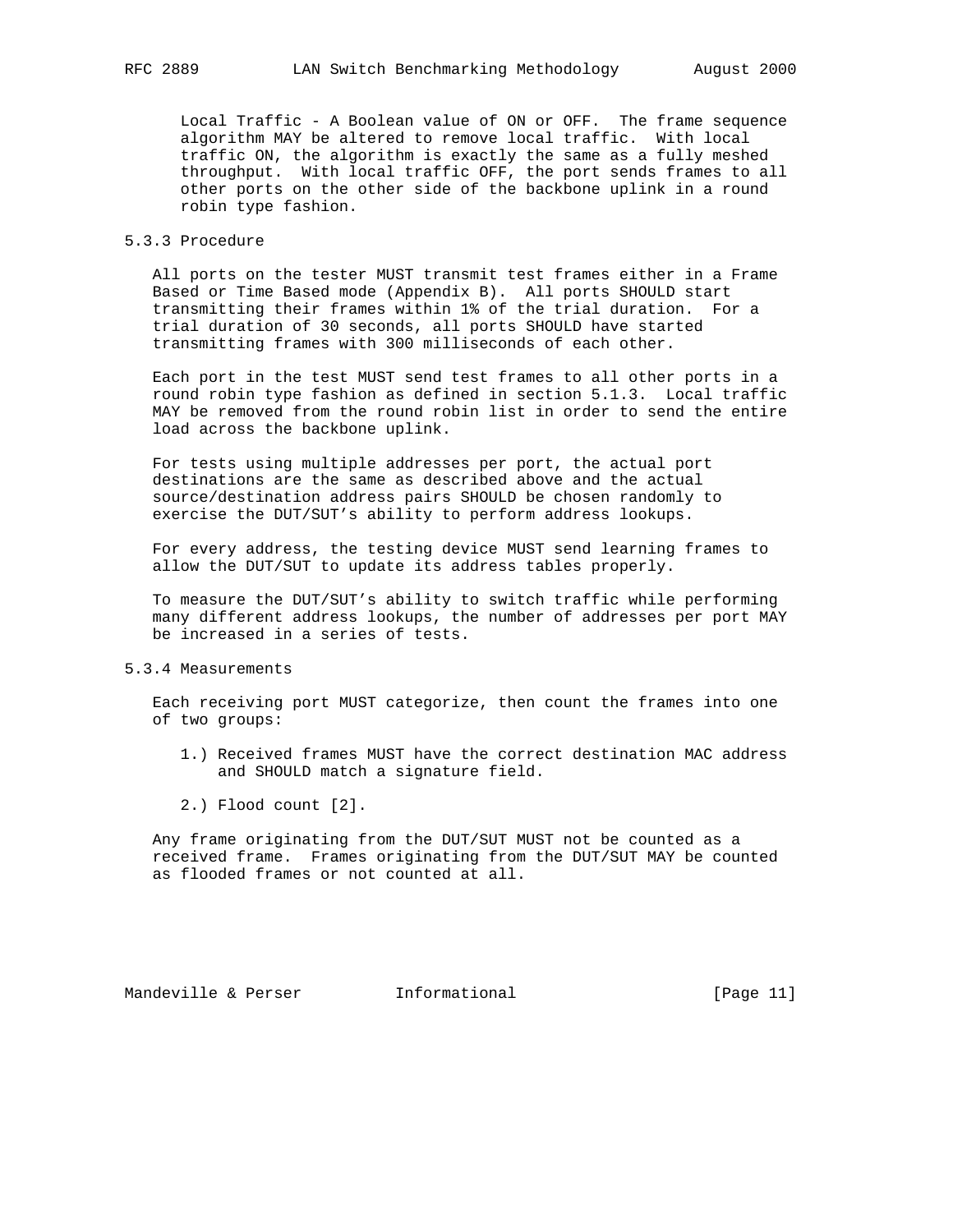Frame loss rate of the DUT/SUT SHOULD be reported as defined in section 26.3 [3] with the following notes: Frame loss rate SHOULD be measured at the end of the trial duration. The term "rate", for this measurement only, does not imply the units in the fashion of "per second."

## 5.3.4.1 Throughput

 Throughput measurement is defined in section 26.1 [3]. A search algorithm is employed to find the maximum Oload [2] with a zero Frame loss rate [1]. The algorithm MUST adjust Iload to find the throughput.

### 5.3.4.2 Forwarding rate

 Forwarding rate (FR) of the DUT/SUT SHOULD be reported as the number of test frames per second that the device is observed to successfully forward to the correct destination interface in response to a specified Oload. The Oload MUST also be cited.

 Forwarding rate at maximum offered load (FRMOL) MUST be reported as the number of test frames per second that a device can successfully transmit to the correct destination interface in response to the MOL as defined in section 3.6 [2]. The MOL MUST also be cited.

 Maximum forwarding rate (MFR) MUST be reported as the highest forwarding rate of a DUT/SUT taken from an iterative set of forwarding rate measurements. The iterative set of forwarding rate measurements are made by adjusting Iload. The Oload applied to the device MUST also be cited.

### 5.3.5 Reporting format

 The results for these tests SHOULD be reported in the form of a graph. The x coordinate SHOULD be the frame size, the y coordinate SHOULD be the test results. There SHOULD be at least two lines on the graph, one plotting the theoretical and one plotting the test results.

 To measure the DUT/SUT's ability to switch traffic while performing many different address lookups, the number of addresses per port MAY be increased in a series of tests.

Mandeville & Perser **Informational** [Page 12]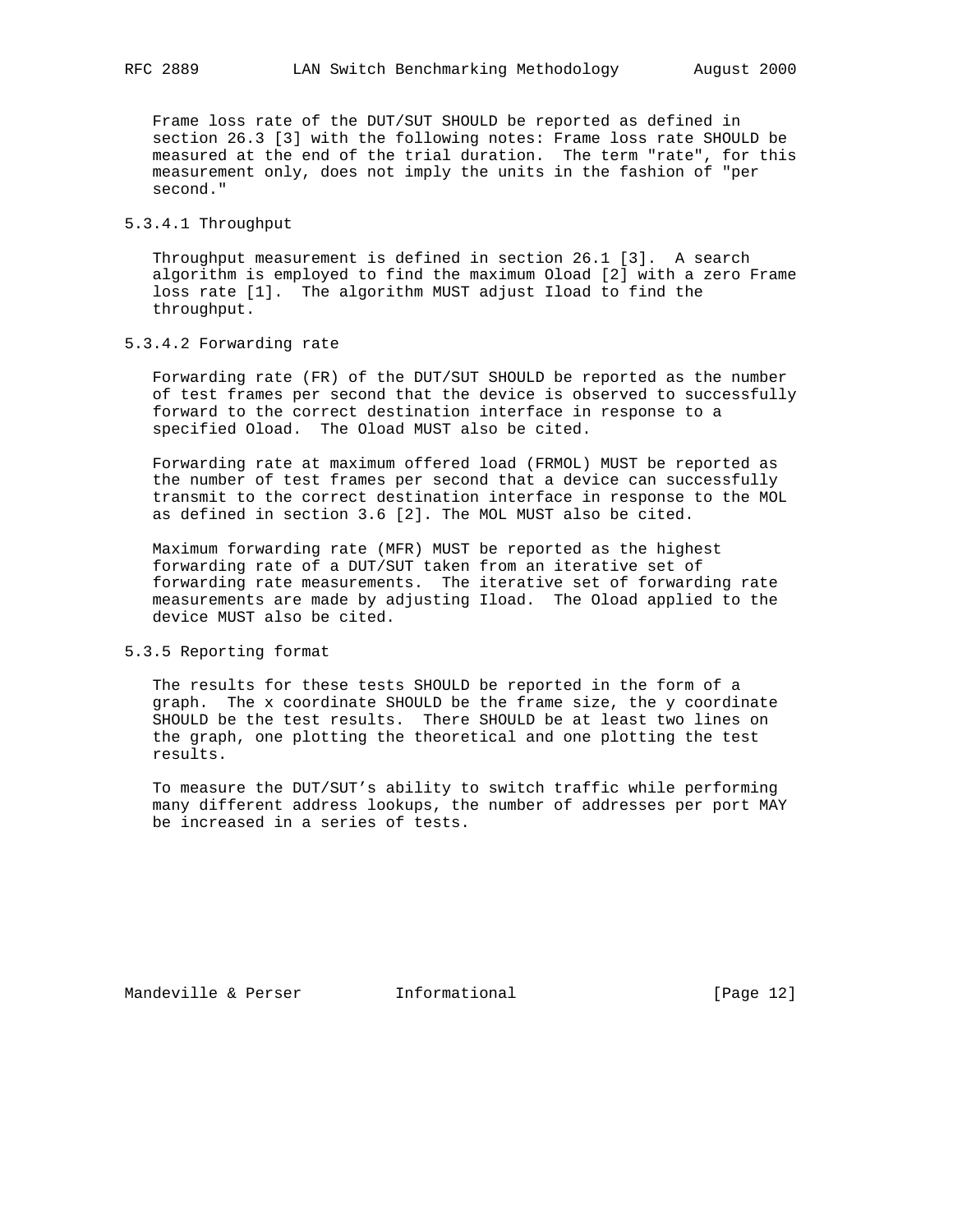5.4 Partially meshed unidirectional traffic

5.4.1 Objective

 To determine the throughput of the DUT/SUT when presented multiple streams of unidirectional traffic with half of the ports on the DUT/SUT are transmitting frames destined to the other half of the ports.

5.4.2 Setup Parameters

 The following parameters MUST be defined. Each variable is configured with the following considerations.

 Frame Size - Recommended frame sizes are 64, 128, 256, 512, 1024, 1280 and 1518 bytes, per RFC 2544 section 9 [3]. The four CRC bytes are included in the frame size specified.

 Interframe Gap (IFG) - The IFG between frames inside a burst MUST be at the minimum specified by the standard (9.6 us for 10Mbps Ethernet, 960 ns for 100Mbps Ethernet, and 96 ns for 1 Gbps Ethernet) of the medium being tested.

Duplex mode - Half duplex or full duplex.

 ILoad - Intended Load per port is expressed in a percentage of the medium's maximum theoretical load, regardless of traffic orientation or duplex mode. Certain test configurations will theoretically over-subscribe the DUT/SUT.

ILoad will not over-subscribe the DUT/SUT in this test.

 Burst Size - The burst size defines the number of frames sent back-to-back at the minimum legal IFG [4] before pausing transmission to receive frames. Burst sizes SHOULD vary between 1 and 930 frames. A burst size of 1 will simulate constant load [1].

 Addresses per port - Represents the number of addresses which are being tested for each port. Number of addresses SHOULD be a binary exponential (i.e. 1, 2, 4, 8, 16, 32, 64, 128, 256, ...). Recommended value is 1.

 Trial Duration - The recommended Trial Duration is 30 seconds. Trial duration SHOULD be adjustable between 1 and 300 seconds.

Mandeville & Perser [Page 13]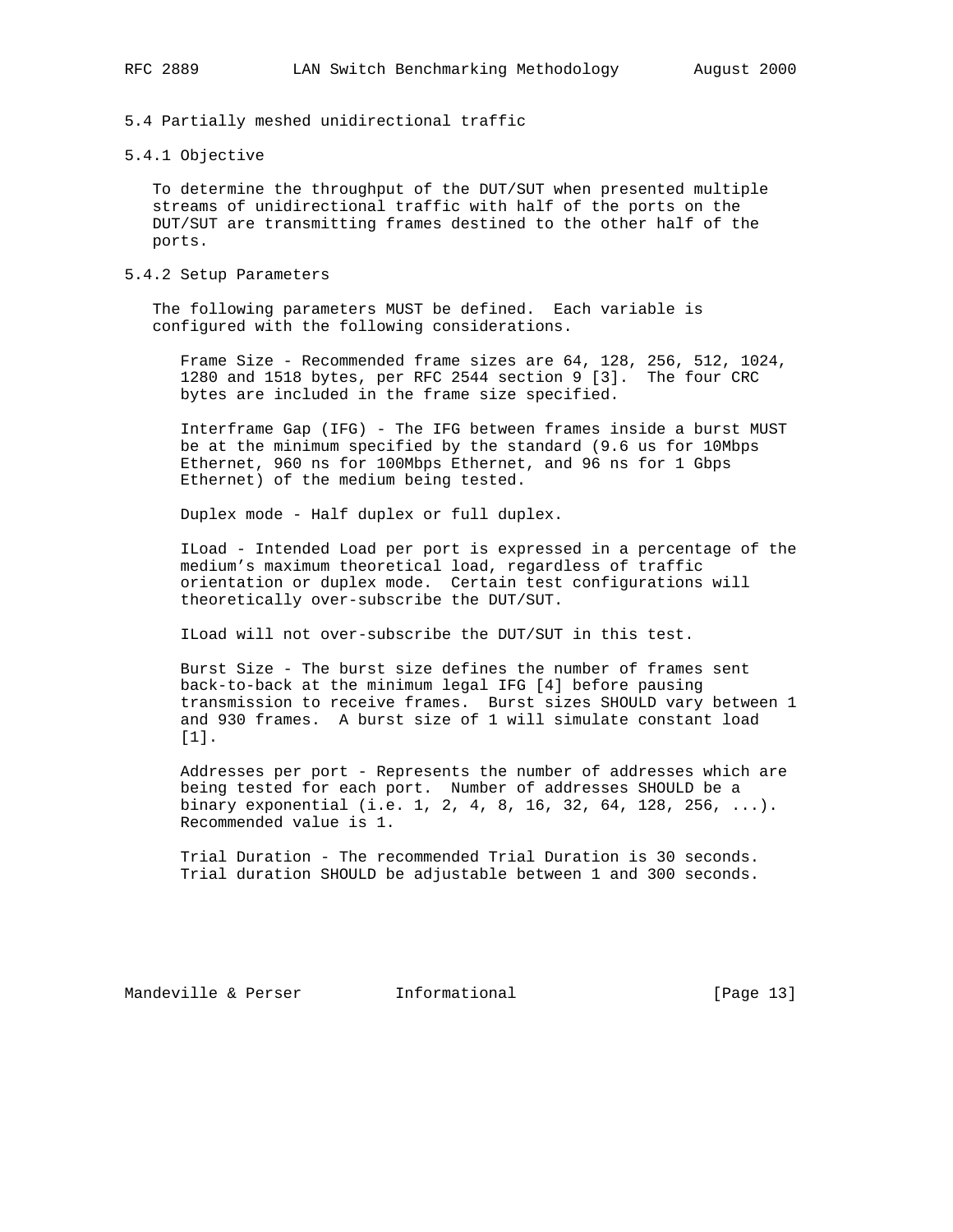#### 5.4.3 Procedure

 Ports do not send and receive test frames simultaneously. As a consequence, there should be no collisions unless the DUT is misforwarding frames, generating flooded or Spanning-Tree frames or is enabling some flow control mechanism. Ports used for this test are either transmitting or receiving, but not both. Those ports which are transmitting send test frames destined to addresses corresponding to each of the ports receiving. This creates a unidirectional mesh of traffic.

 All ports on the tester MUST transmit test frames either in a Frame Based or Time Based mode (Appendix B). All ports SHOULD start transmitting their frames within 1% of the trial duration. For a trial duration of 30 seconds, all ports SHOULD have started transmitting frames with 300 milliseconds of each other.

 Each transmitting port in the test MUST send frames to all receiving ports in a round robin type fashion. The sequence of addresses MUST NOT change when congestion control is applied. The following table shows how each port in a test MUST transmit test frames to all other ports in the test. In this 8 port example, port 1 through 4 are transmitting and ports 5 through 8 are receiving; each with 1 address per port:

Source Port, then Destination Ports (in order of transmission)

| Port #1 |              |    |   | .          |
|---------|--------------|----|---|------------|
| Port #2 |              | 8  |   | $7 \ldots$ |
| Port #3 |              | -5 | b | 8          |
| Port #4 | $\mathsf{h}$ |    |   | $5.$       |

 As shown in the table, there is an equal distribution of destination addresses for each transmit opportunity. This keeps the test balanced so that one destination port is not overloaded by the test algorithm and all receiving ports are equally and fully loaded throughout the test. Not following this algorithm exactly will product inconsistent results.

 For tests using multiple addresses per port, the actual port destinations are the same as described above and the actual source/destination address pairs SHOULD be chosen randomly to exercise the DUT/SUT's ability to perform address lookups.

 For every address, the testing device MUST send learning frames to allow the DUT/SUT to load its address tables properly. The address table's aging time SHOULD be set sufficiently longer than

Mandeville & Perser **Informational** [Page 14]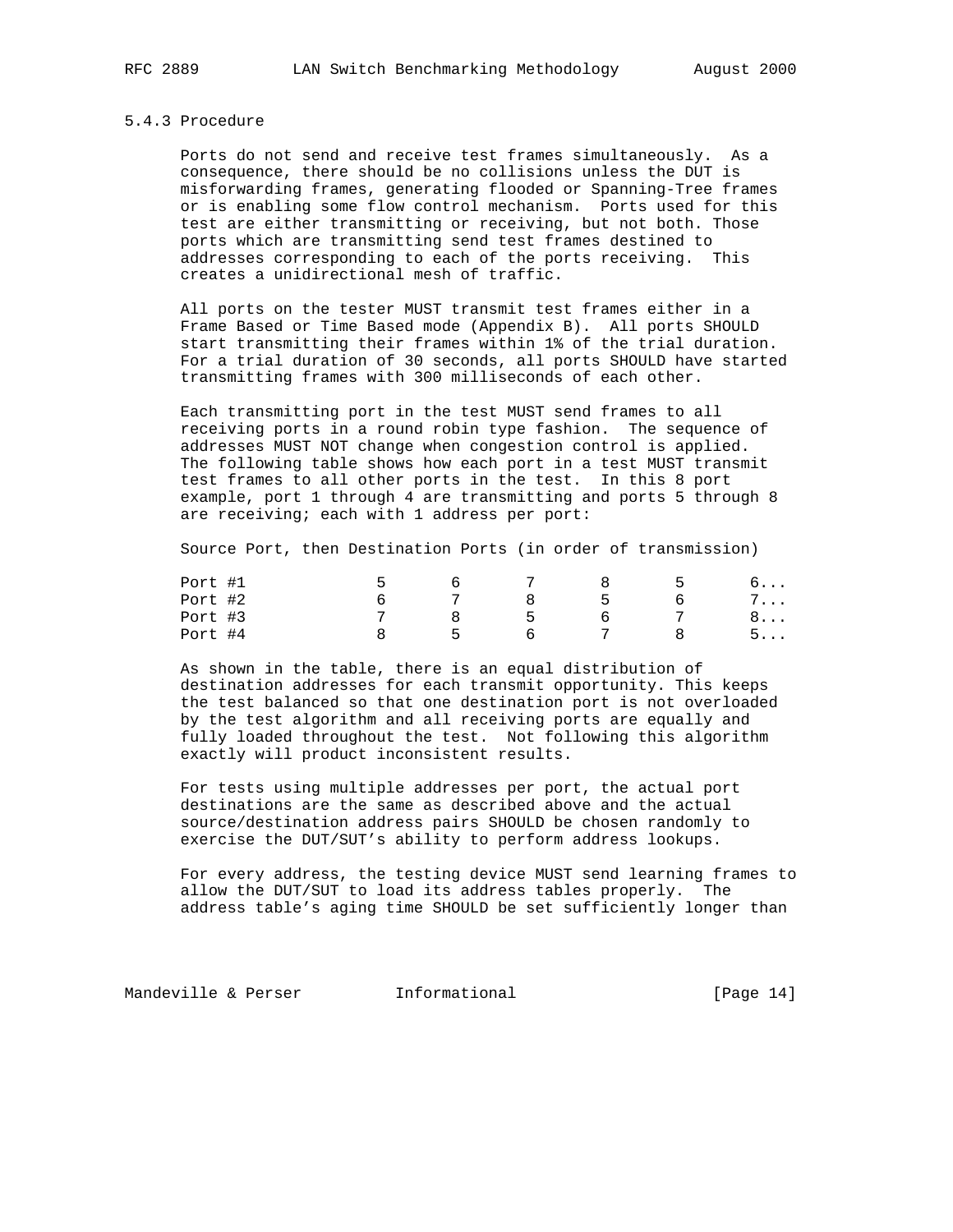the learning time and trial duration time combined. If the address table ages out during the test, the results will show a lower performing DUT/SUT.

 To measure the DUT/SUT's ability to switch traffic while performing many different address lookups, the number of addresses per port MAY be increased in a series of tests.

#### 5.4.4 Measurements

 Each receiving port MUST categorize, then count the frames into one of two groups:

- 1.) Received Frames: received frames MUST have the correct destination MAC address and SHOULD match a signature field.
- 2.) Flood count [2].

 Any frame originating from the DUT/SUT MUST not be counted as a received frame. Frames originating from the DUT/SUT MAY be counted as flooded frames or not counted at all.

 Frame loss rate of the DUT/SUT SHOULD be reported as defined in section 26.3 [3] with the following notes: Frame loss rate SHOULD be measured at the end of the trial duration. The term "rate", for this measurement only, does not imply the units in the fashion of "per second."

## 5.4.4.1 Throughput

 Throughput measurement is defined in section 26.1 [3]. A search algorithm is employed to find the maximum Oload [2] with a zero Frame loss rate [1]. The algorithm MUST adjust Iload to find the throughput.

## 5.4.4.2 Forwarding rate

 Forwarding rate (FR) of the DUT/SUT SHOULD be reported as the number of test frames per second that the device is observed to successfully forward to the correct destination interface in response to a specified Oload. The Oload MUST also be cited.

 Forwarding rate at maximum offered load (FRMOL) MUST be reported as the number of test frames per second that a device can successfully transmit to the correct destination interface in response to the MOL as defined in section 3.6 [2]. The MOL MUST also be cited.

Mandeville & Perser **Informational** [Page 15]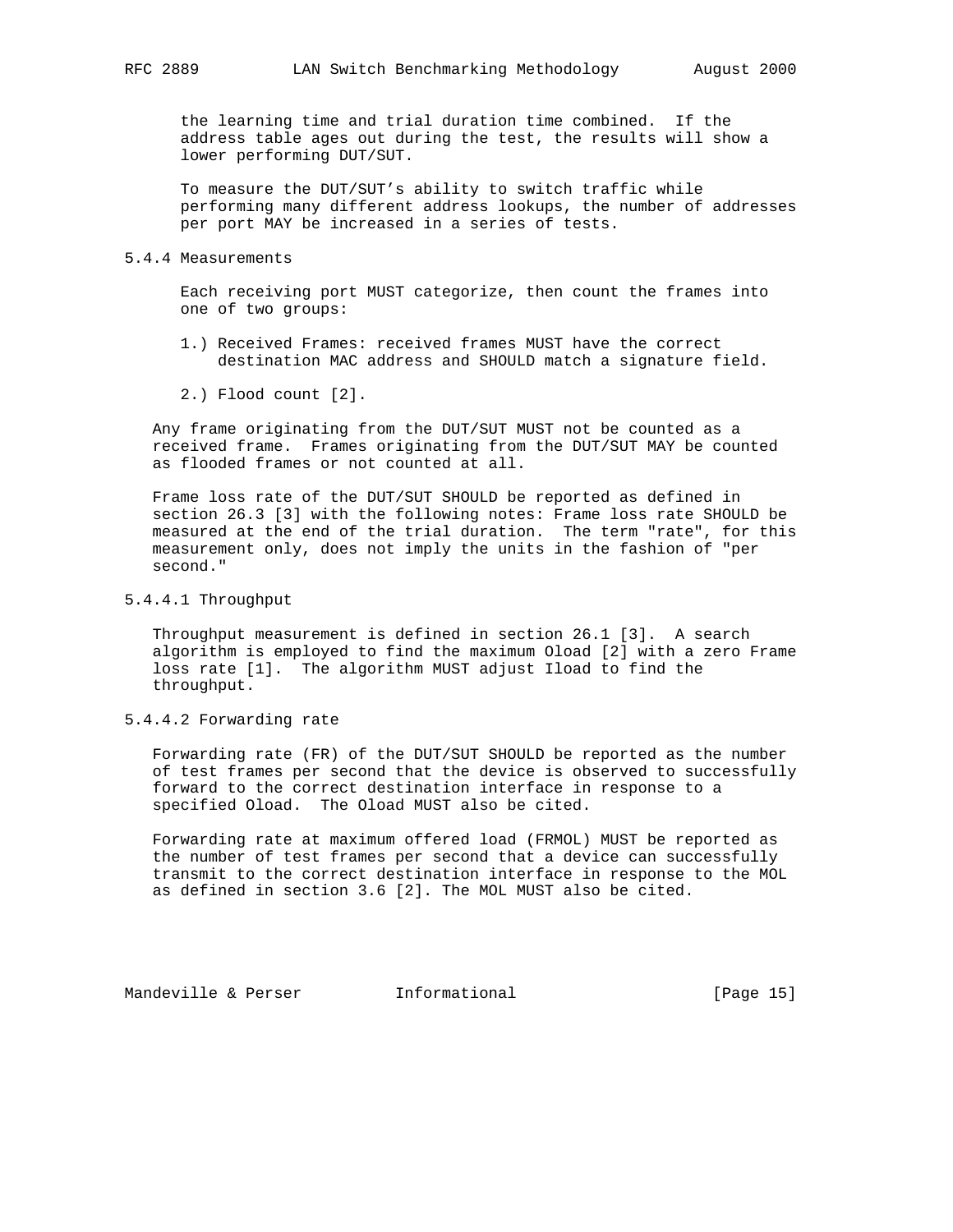Maximum forwarding rate (MFR) MUST be reported as the highest forwarding rate of a DUT/SUT taken from an iterative set of forwarding rate measurements. The iterative set of forwarding rate measurements are made by adjusting Iload. The Oload applied to the device MUST also be cited.

## 5.4.5 Reporting format

 The results for these tests SHOULD be reported in the form of a graph. The x coordinate SHOULD be the frame size, the y coordinate SHOULD be the test results. There SHOULD be at least two lines on the graph, one plotting the theoretical and one plotting the test results.

 To measure the DUT/SUT's ability to switch traffic while performing many different address lookups, the number of addresses per port MAY be increased in a series of tests.

- 5.5 Congestion Control
- 5.5.1 Objective

 To determine how a DUT handles congestion. Does the device implement congestion control and does congestion on one port affect an uncongested port. This procedure determines if Head of Line Blocking and/or Backpressure are present.

### 5.5.2 Setup Parameters

 The following parameters MUST be defined. Each variable is configured with the following considerations.

 Frame Size - Recommended frame sizes are 64, 128, 256, 512, 1024, 1280 and 1518 bytes, per RFC 2544 section 9 [3]. The four CRC bytes are included in the frame size specified.

 Interframe Gap (IFG) - The IFG between frames inside a burst MUST be at the minimum specified by the standard (9.6 us for 10Mbps Ethernet, 960 ns for 100Mbps Ethernet, and 96 ns for 1 Gbps Ethernet) of the medium being tested.

Duplex mode - Half duplex or full duplex.

 Addresses per port - Represents the number of addresses which are being tested for each port. Number of addresses SHOULD be a binary exponential (i.e. 1, 2, 4, 8, 16, 32, 64, 128, 256, ...). Recommended value is 1.

Mandeville & Perser [Informational [Page 16]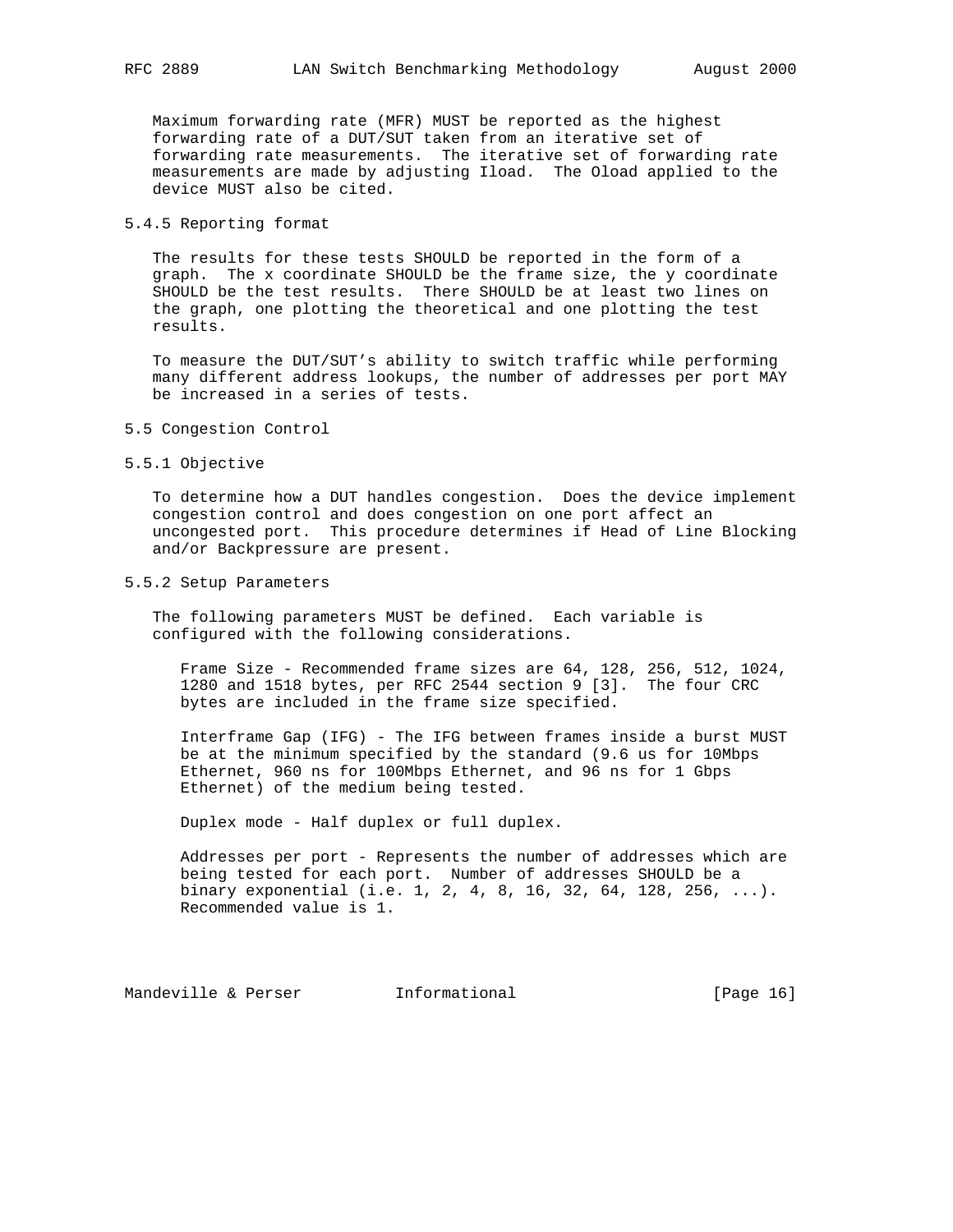Trial Duration - The recommended Trial Duration is 30 seconds. Trial duration SHOULD be adjustable between 1 and 300 seconds.

## 5.5.3 Procedure

 This test MUST consist of a multiple of four ports with the same MOL. Four ports are REQUIRED and MAY be expanded to fully utilize the DUT/SUT in increments of four. Each group of four will contain a test block with two of the ports as source transmitters and two of the ports as receivers. The diagram below depicts the flow of traffic between the switch ports:



 Both source transmitters MUST transmit the exact number of test frames. The first source MUST transmit test frames at the MOL with the destination address of the two receive ports in an alternating order. The first test frame to the uncongested receive port, second test frame to the congested receive port, then repeat. The second source transmitter MUST transmit test frames at the MOL only to the congested receive port.

 Both receive ports SHOULD distinguish between test frames originating from the source ports and frames originating from the DUT/SUT. Only test frames from the source ports SHOULD be counted.

 The uncongested receive port should be receiving at a rate of half the MOL. The number of test frames received on the uncongested port SHOULD be 50% of the test frames transmitted by the first source transmitter. The congested receive port should be receiving at the MOL. The number of test frames received on the congested port should be between 100% and 150% of the test frames transmitted by one source transmitter.

Mandeville & Perser **Informational** [Page 17]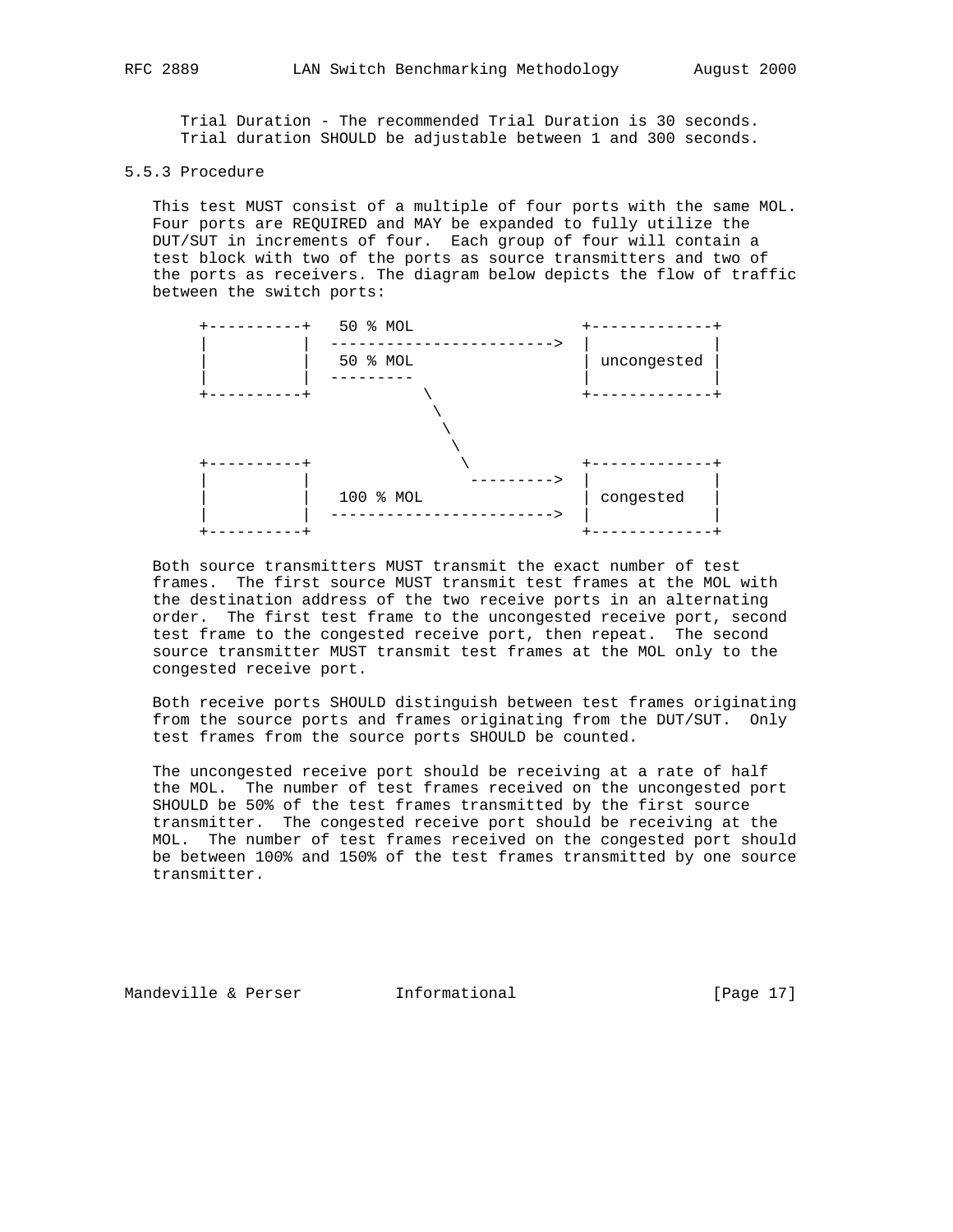Test frames destined to uncongested ports in a switch device should not be dropped due to other ports being congested, even if the source is sending to both the congested and uncongested ports.

### 5.5.4 Measurements

 Any frame received which does not have the correct destination address MUST not be counted as a received frame and SHOULD be counted as part of a flood count.

 Any frame originating from the DUT/SUT MUST not be counted as a received frame. Frames originating from the DUT/SUT MAY be counted as flooded frames or not counted at all.

 Frame loss rate of the DUT/SUT's congested and uncongested ports MUST be reported as defined in section 26.3 [3] with the following notes: Frame loss rate SHOULD be measured at the end of the trial duration. The term "rate", for this measurement only, does not imply the units in the fashion of "per second."

 Offered Load to the DUT/SUT MUST be reported as the number of test frames per second that the DUT/SUT observed to accept. This may be different that the MOL.

 Forwarding rate (FR) of the DUT/SUT's congested and uncongested ports MUST be reported as the number of test frames per second that the device is observed to successfully transmit to the correct destination interface in response to a specified offered load. The offered load MUST also be cited.

### 5.5.5 Reporting format

 This test MUST report the frame lost rate at the uncongested port, the forwarding rate (at 50% offered load) at the uncongested port, and the frame lost rate at the congested port. This test MAY report the frame counts transmitted and frame counts received by the DUT/SUT.

### 5.5.5.1 HOLB

 If there is frame loss at the uncongested port, "Head of Line" blocking is present. The DUT cannot forward the amount of traffic to the congested port and as a result it is also losing frames destined to the uncongested port.

Mandeville & Perser **Informational** [Page 18]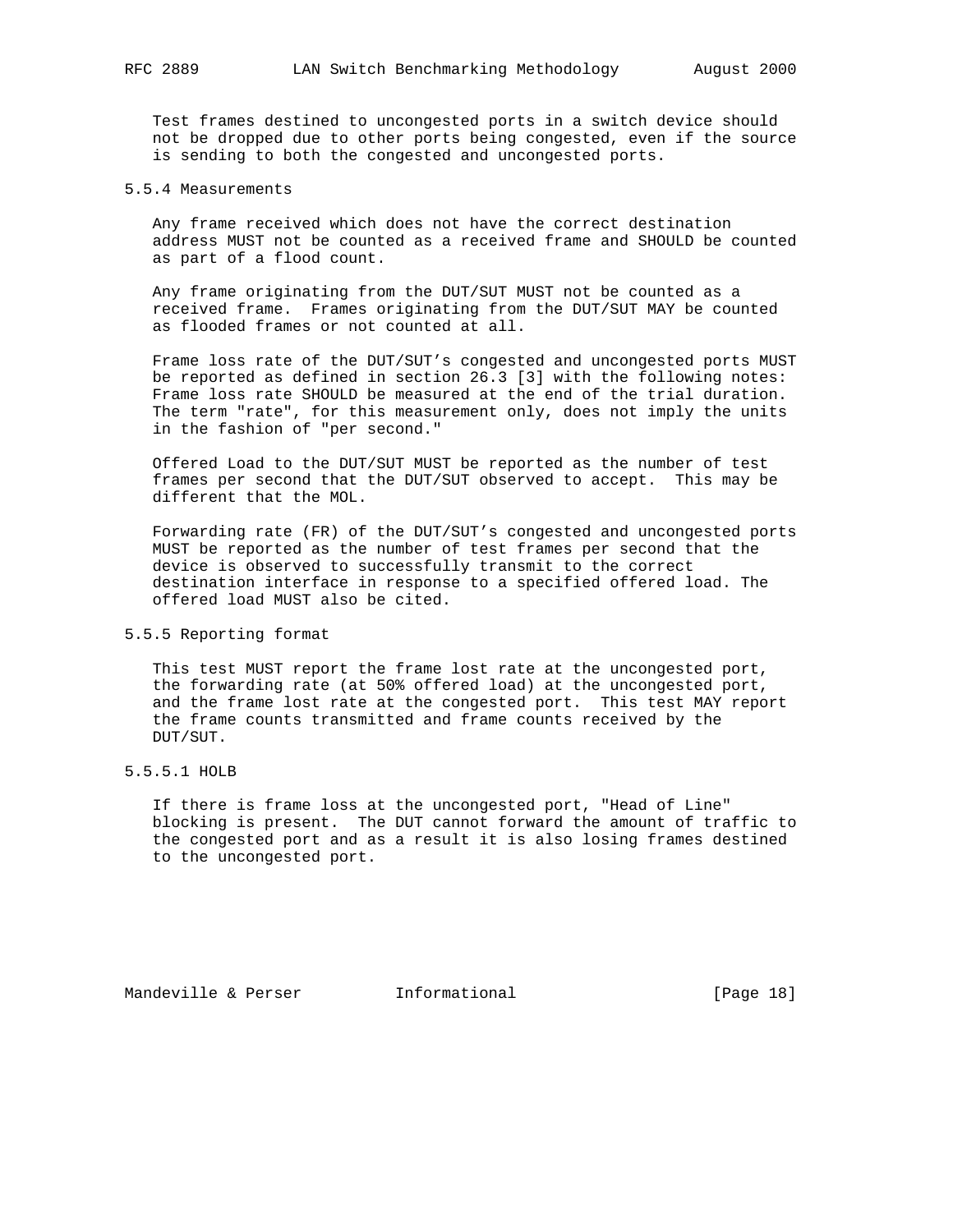## 5.5.5.2 Back Pressure

 If there is no frame loss on the congested port, then backpressure is present. It should be noted that this test expects the overall load to the congested port to be greater than 100%. Therefore if the load is greater than 100% and no frame loss is detected, then the DUT must be implementing a flow control mechanism. The type of flow control mechanism used is beyond the scope of this memo.

 It should be noted that some DUTs may not be able to handle the 100% load presented at the input port. In this case, there may be frame loss reported at the uncongested port which is due to the load at the input port rather than the congested port's load.

 If the uncongested frame loss is reported as zero, but the maximum forwarding rate is less than 7440 (for 10Mbps Ethernet), then this may be an indication of congestion control being enforced by the DUT. In this case, the congestion control is affecting the throughput of the uncongested port.

 If no congestion control is detected, the expected percentage frame loss for the congested port is 33% at 150% overload. It is receiving 100% load from 1 port, and 50% from another, and can only get 100% possible throughput, therefore having a frame loss rate of 33% (150%-50%/150%).

- 5.6 Forward Pressure and Maximum Forwarding Rate
- 5.6.1 Objective

 The Forward Pressure test overloads a DUT/SUT port and measures the output for forward pressure [2]. If the DUT/SUT transmits frames with an interframe gap less than 96 bits (section  $4.2.3.2.2$   $[4])$ , then forward pressure is detected.

 The objective of the Maximum Forwarding Rate test is to measure the peak value of the Forwarding Rate when the Offered Load is varied between the throughput [1] and the Maximum Offered Load [2].

### 5.6.2 Setup Parameters

 The following parameters MUST be defined. Each variable is configured with the following considerations.

 Frame Size - Recommended frame sizes are 64, 128, 256, 512, 1024, 1280 and 1518 bytes, per RFC 2544 section 9 [3]. The four CRC bytes are included in the frame size specified.

Mandeville & Perser **Informational** [Page 19]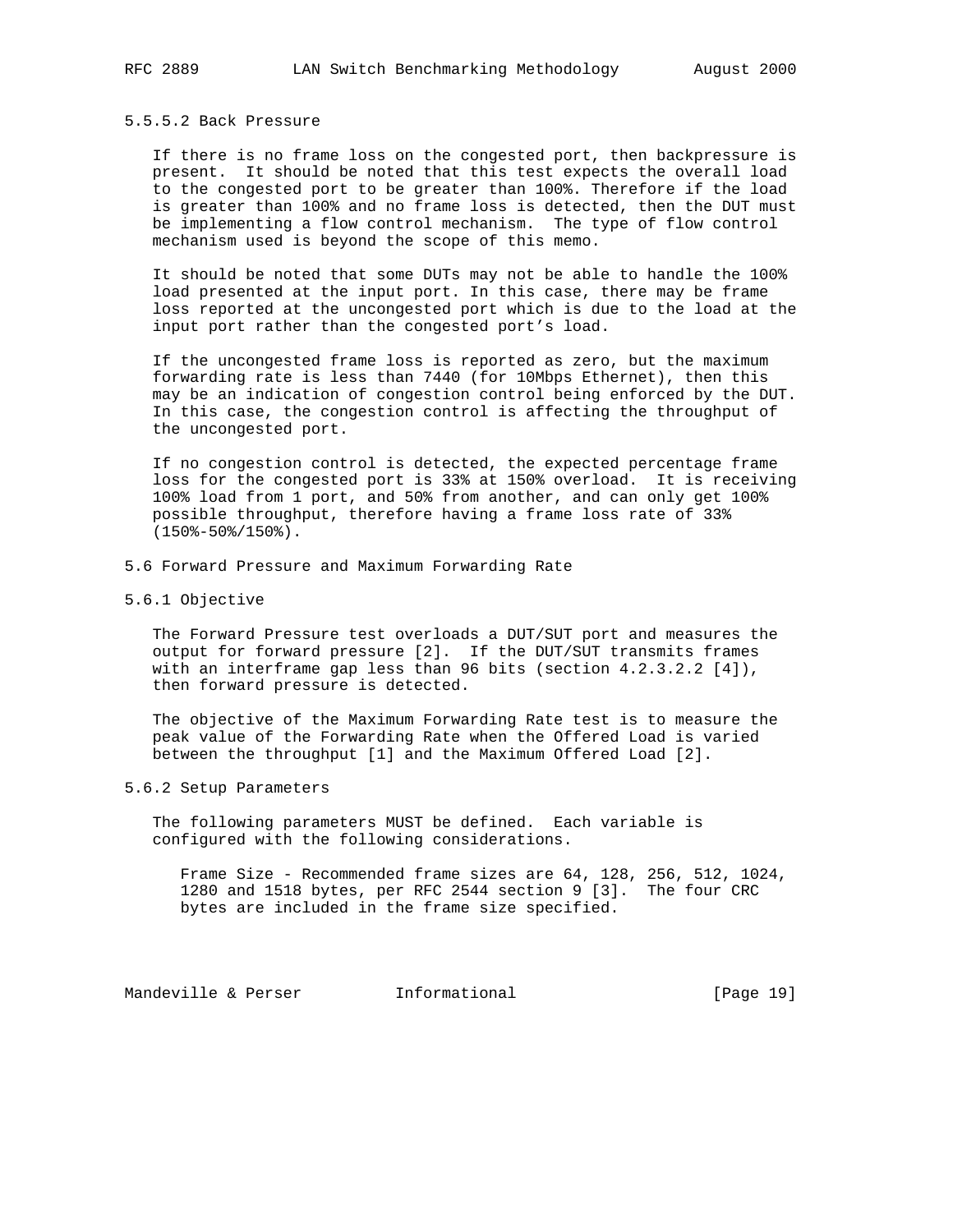Duplex mode - Half duplex or full duplex.

 Trial Duration - The recommended Trial Duration is 30 seconds. Trial duration SHOULD be adjustable between 1 and 300 seconds.

 Step Size - The minimum incremental resolution that the Iload will be incremented in frames per second. The smaller the step size, the more accurate the measurement and the more iterations required. As the Iload approaches the MOL, the minimum step size will increase because of gap resolution on the testing device.

5.6.3 Procedure

5.6.3.1 Maximum forwarding rate

 If the Throughput [1] and the MOL [2] are the same, then MFR [2] is equal to the MOL [2].

 This test MUST at a minimum be performed in a two-port configuration as described below. Learning frames MUST be sent to allow the DUT/SUT to update its address tables properly.

 Test frames are transmitted to the first port (port 1) of the DUT/SUT at the Iload. The FR [2] on the second port (port 2) of the DUT/SUT is measured. The Iload is incremented for each Step Size to find the MFR. The algorithm for the test is as follows:

```
 CONSTANT
  MOL = ... frames/sec; {Maximum Offered Load}
 VARIABLE
 MFR := 0 frames/sec; {Maximum Forwarding Rate}
  ILOAD := starting throughput in frames/sec; \{offered load\}STEP := ... frames/sec; {Step Size}
BEGIN
   ILOAD := ILOAD - STEP;
  DO
  BEGIN
     ILOAD := ILOAD + STEP
     IF (ILOAD > MOL) THEN
     BEGIN
      ILOAD := MOL
     END
     AddressLearning; {Port 2 broadcasts with its source address}
     Transmit(ILOAD); {Port 1 sends frames to Port 2 at Offered load}
     IF (Port 2 Forwarding Rate > MFR) THEN
    BEGIN
       MFR := Port 2 Forwarding Rate; \{A\ higher value than before\} END
```
Mandeville & Perser **Informational Informational** [Page 20]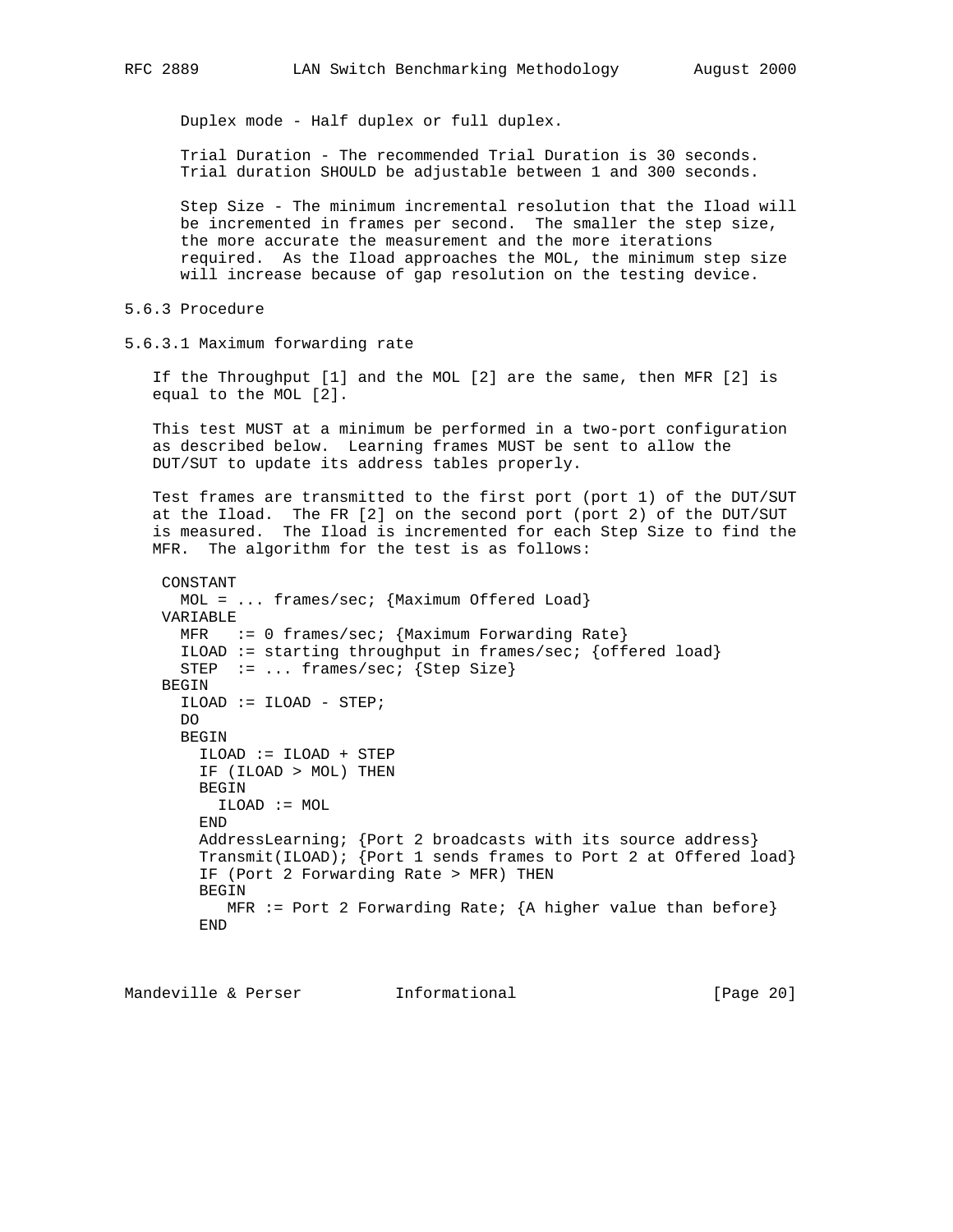END WHILE (ILOAD < MOL);  $\{$  ILOAD has reached the MOL value $\}$ DONE

5.6.3.2 Minimum Interframe Gap

 The Minimum Interframe gap test SHOULD, at a minimum, be performed in a two-port configuration as described below. Learning frames MUST be sent to allow the DUT/SUT to update its address tables properly.

 Test frames SHOULD be transmitted to the first port (port 1) of the DUT/SUT with an interframe gap of 88 bits. This will apply forward pressure to the DUT/SUT and overload it at a rate of one byte per frame. The test frames MUST be constructed with a source address of port 1 and a destination address of port 2.

 The FR on the second port (port 2) of the DUT/SUT is measured. The measured Forwarding Rate should not exceed the medium's maximum theoretical utilization (MOL).

#### 5.6.4 Measurements

Port 2 MUST categorize, then count the frames into one of two groups:

- 1.) Received Frames: received frames MUST have the correct destination MAC address and SHOULD match a signature field.
- 2.) Flood count [2].

 Any frame originating from the DUT/SUT MUST not be counted as a received frame. Frames originating from the DUT/SUT MAY be counted as flooded frames or not counted at all.

### 5.6.5 Reporting format

 MFR MUST be reported as the highest forwarding rate of a DUT/SUT taken from an iterative set of forwarding rate measurements. The Iload applied to the device MUST also be cited.

 Forwarding rate (FR) of the DUT/SUT SHOULD be reported as the number of frames per second that the device is observed to successfully transmit to the correct destination interface in response to a specified Oload. The Iload MUST be cited and the Oload MAY be recorded.

 If the FR exceeds the MOL during the Minimum Interframe gap test, this MUST be highlighted with the expression "Forward Pressure detected".

Mandeville & Perser **Informational** [Page 21]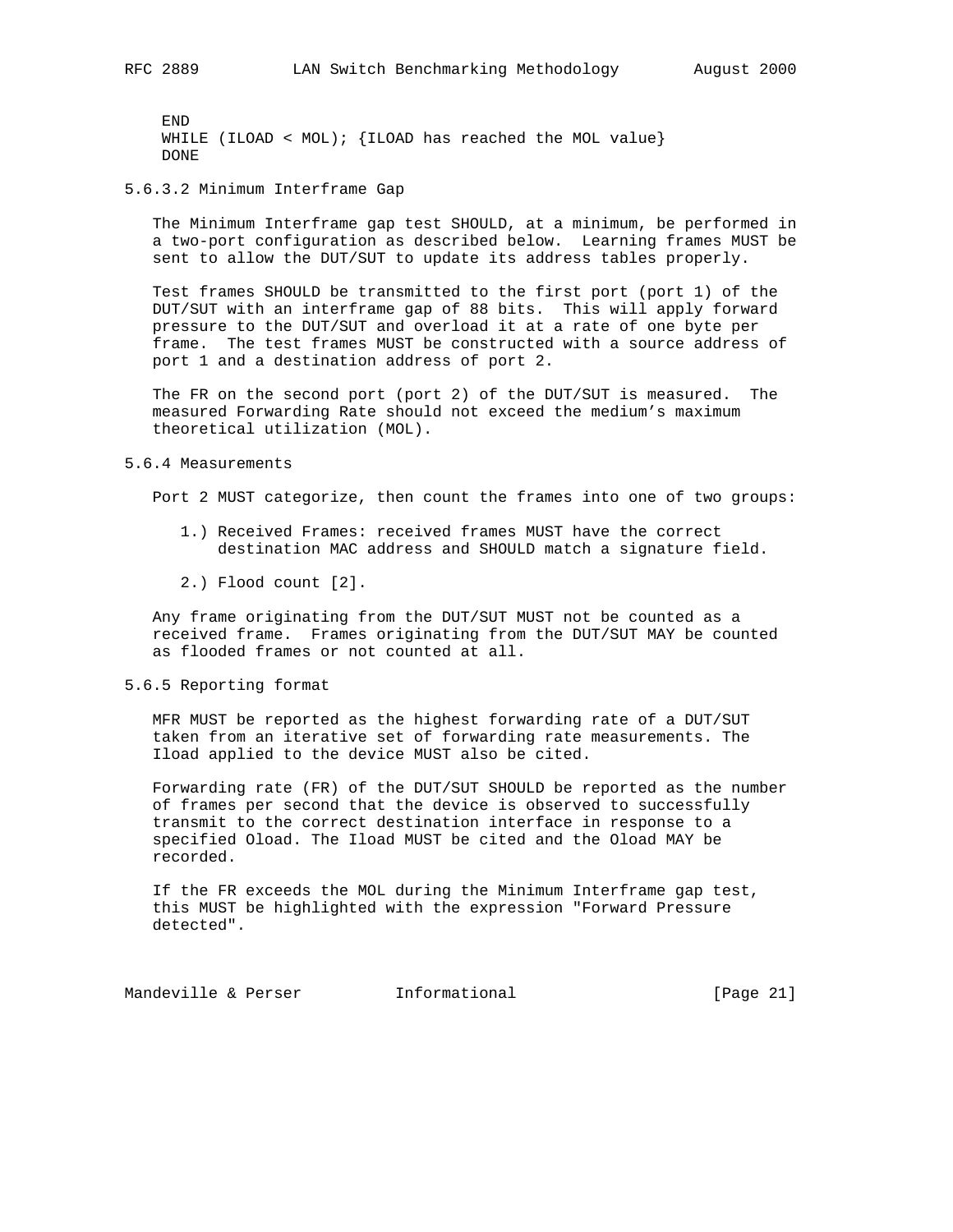## 5.7 Address Caching Capacity

### 5.7.1 Objective

 To determine the address caching capacity of a LAN switching device as defined in RFC 2285, section 3.8.1 [2].

#### 5.7.2 Setup Parameters

 The following parameters MUST be defined. Each variable is configured with the following considerations.

 Age Time - The maximum time that a DUT/SUT will keep a learned address in its forwarding table.

 Addresses Learning Rate - The rate at which new addresses are offered to the DUT/SUT to be learned. The rate at which address learning frames are offered may have to be adjusted to be as low as 50 frames per second or even less, to guarantee successful learning.

 Initial Addresses - The initial number of addresses to start the test with. The number MUST be between 1 and the maximum number supported by the implementation.

### 5.7.3 Procedure

 The aging time of the DUT/SUT MUST be known. The aging time MUST be longer than the time necessary to produce frames at the specified rate. If a low frame rate is used for the test, then it may be possible that sending a large amount of frames may actually take longer than the aging time.

 This test MUST at a minimum be performed in a three-port configuration described below. The test MAY be expanded to fully utilized the DUT/SUT in increments of two or three ports. An increment of two would include an additional Learning port and Test port. An increment of three would include an additional Learning port, Test port, and Monitoring port.

 The Learning port (Lport) transmits learning frames to the DUT/SUT with varying source addresses and a fixed destination address corresponding to the address of the device connected to the Test port (Tport) of the DUT/SUT. By receiving frames with varying source addresses, the DUT/SUT should learn these new addresses. The source addresses MAY be in sequential order.

Mandeville & Perser **Informational** [Page 22]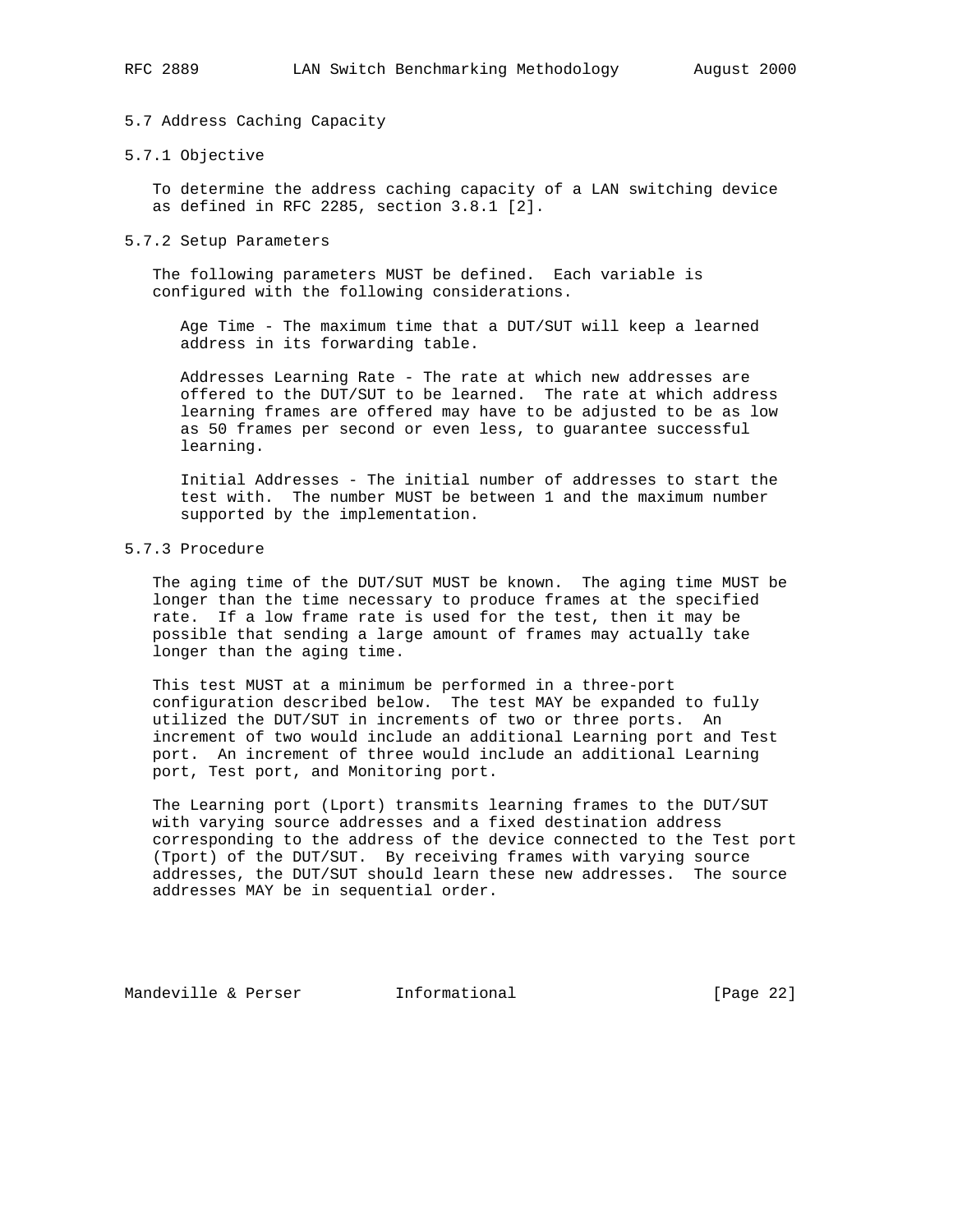The Test port (Tport) of the DUT/SUT acts as the receiving port for the learning frames. Test frames will be transmitted back to the addresses learned on the Learning port. The algorithm for this is explained below.

 The Monitoring port (Mport) on the DUT/SUT acts as a monitoring port to listen for flooded or mis-forwarded frames. If the test spans multiple broadcast domains (VLANs), each broadcast domain REQUIRES a Monitoring port.

 It is highly recommended that SNMP, Spanning Tree, and any other frames originating from the DUT/SUT be disabled when running this test. If such protocols cannot be turned off, the flood count MUST be modified only to count test frame originating from Lport and MUST NOT count frames originating from the DUT/SUT.

The algorithm for the test is as follows:

```
 CONSTANT
  AGE = \dots; {value greater that DUT aging time}
  MAX = \dots; {maximum address support by implementation}
 VARIABLE
  LOW := 0; {Highest passed valve}
  HIGH := 0, [III]NOU FAZZON \HI-1<br>HIGH := MAX; {Lowest failed value}
  N := ...; {user specified initial starting point}
  BEGIN
  D<sub>O</sub>BEGIN
     PAUSE(AGE); {Age out any learned addresses}
       AddressLearning(TPort); {broadcast a frame with its source
                                 Address and broadcast destination}
        AddressLearning(LPort); {N frames with varying source addresses
                                 to Test Port}
      Transmit(TPort); {N frames with varying destination addresses
                          corresponding to Learning Port}
      IF (MPort receive frame != 0) OR
         (LPort receive frames < TPort transmit) THEN
        BEGIN {Address Table of DUT/SUT was full}
         HIGH := N; END
      ELSE
        BEGIN {Address Table of DUT/SUT was NOT full}
        LOW := N; END
     N := LOW + (HIGH - LOW)/2;END WHILE (HIGH - LOW >= 2);
  END {Value of N equals number of addresses supported by DUT/SUT}
```
Mandeville & Perser **Informational Informational** [Page 23]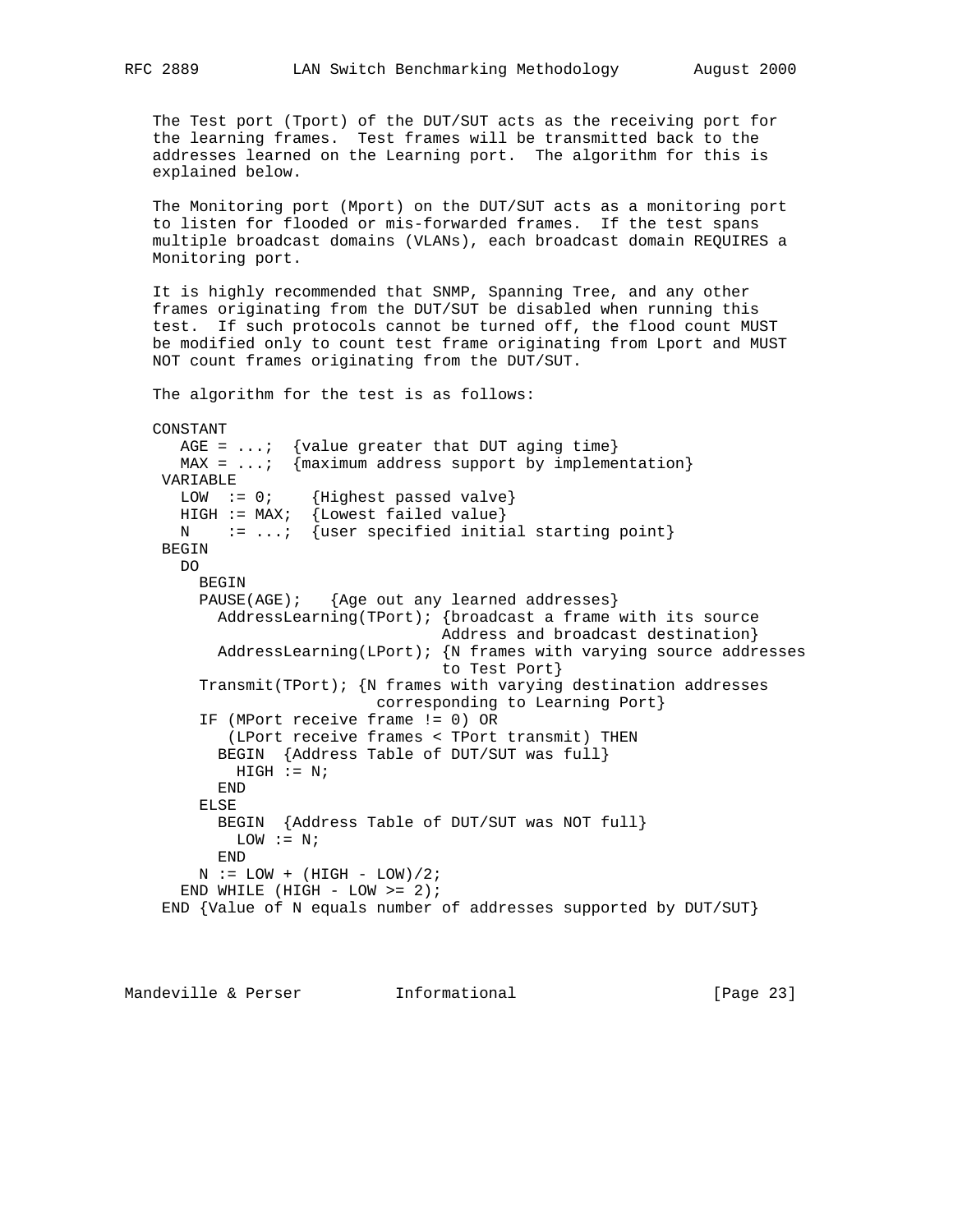Using a binary search approach, the test targets the exact number of addresses supported per port with consistent test iterations. Due to

 the aging time of DUT/SUT address tables, each iteration may take some time during the waiting period for the addresses to clear. If possible, configure the DUT/SUT for a low value for the aging time.

 Once the high and low values of N meet, then the threshold of address handling has been found.

5.7.4 Measurements

 Whether the offered addresses per port was successful forwarded without flooding.

5.7.5 Reporting format

 After the test is run, results for each iteration SHOULD be displayed in a table to include:

The number of addresses used for each test iteration (varied).

The intended load used for each test iteration (fixed).

 Number of test frames that were offered to Tport of the DUT/SUT. This SHOULD match the number of addresses used for the test iteration. Test frames are the frames sent with varying destination addresses to confirm that the DUT/SUT has learned all of the addresses for each test iteration.

 The flood count on Tport during the test portion of each test. If the number is non-zero, this is an indication of the DUT/SUT flooding a frame in which the destination address is not in the address table.

 The number of frames correctly forwarded to test Lport during the test portion of the test. Received frames MUST have the correct destination MAC address and SHOULD match a signature field. For a passing test iteration, this number should be equal to the number of frames transmitted by Tport.

 The flood count on Lport during the test portion of each test. If the number is non-zero, this is an indication of the DUT/SUT flooding a frame in which the destination address is not in the address table.

Mandeville & Perser [Page 24]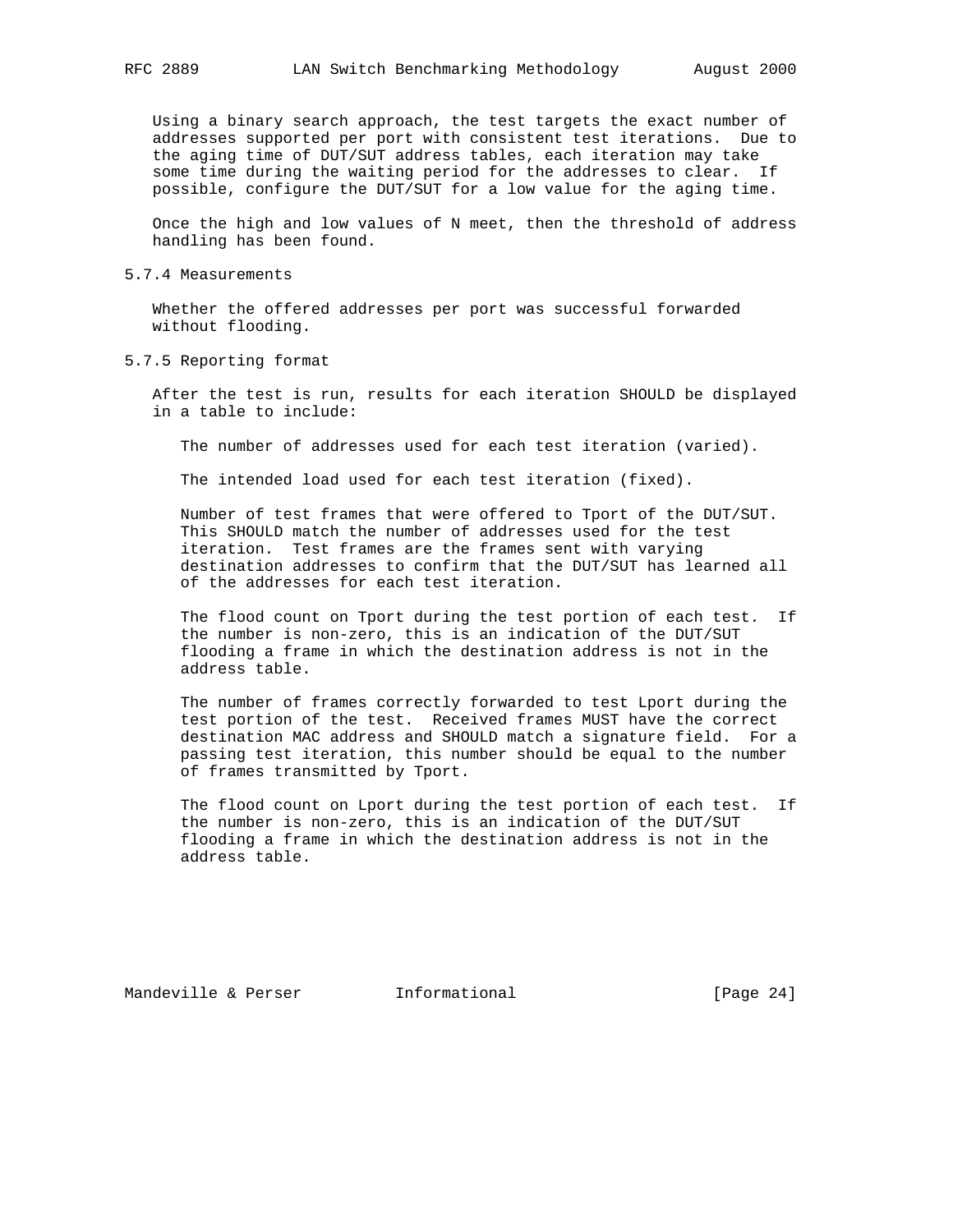The flood count on Mport. If the value is not zero, then this indicates that for that test iteration, the DUT/SUT could not determine the proper destination port for that many frames. In other words, the DUT/SUT flooded the frame to all ports since its address table was full.

### 5.8 Address Learning Rate

5.8.1 Objective

To determine the rate of address learning of a LAN switching device.

5.8.2 Setup Parameters

 The following parameters MUST be defined. Each variable is configured with the following considerations.

 Age Time - The maximum time that a DUT/SUT will keep a learned address in its forwarding table.

 Initial Addresses Learning Rate - The starting rate at which new addresses are offered to the DUT/SUT to be learned.

 Number of Addresses - The number of addresses that the DUT/SUT must learn. The number MUST be between 1 and the maximum number supported by the implementation. It is recommended no to exceed the address caching capacity found in section 5.9

# 5.8.3 Procedure

 The aging time of the DUT/SUT MUST be known. The aging time MUST be longer than the time necessary to produce frames at the specified rate. If a low frame rate is used for the test, then it may be possible that sending a large amount of frames may actually take longer than the aging time.

 This test MUST at a minimum be performed in a three-port configuration in section 5.9.3. The test MAY be expanded to fully utilized the DUT/SUT in increments of two or three ports. An increment of two would include an additional Learning port and Test port. An increment of three would include an additional Learning port, Test port, and Monitoring port.

 An algorithm similar to the one used to determine address caching capacity can be used to determine the address learning rate. This test iterates the rate at which address learning frames are offered

Mandeville & Perser **Informational** [Page 25]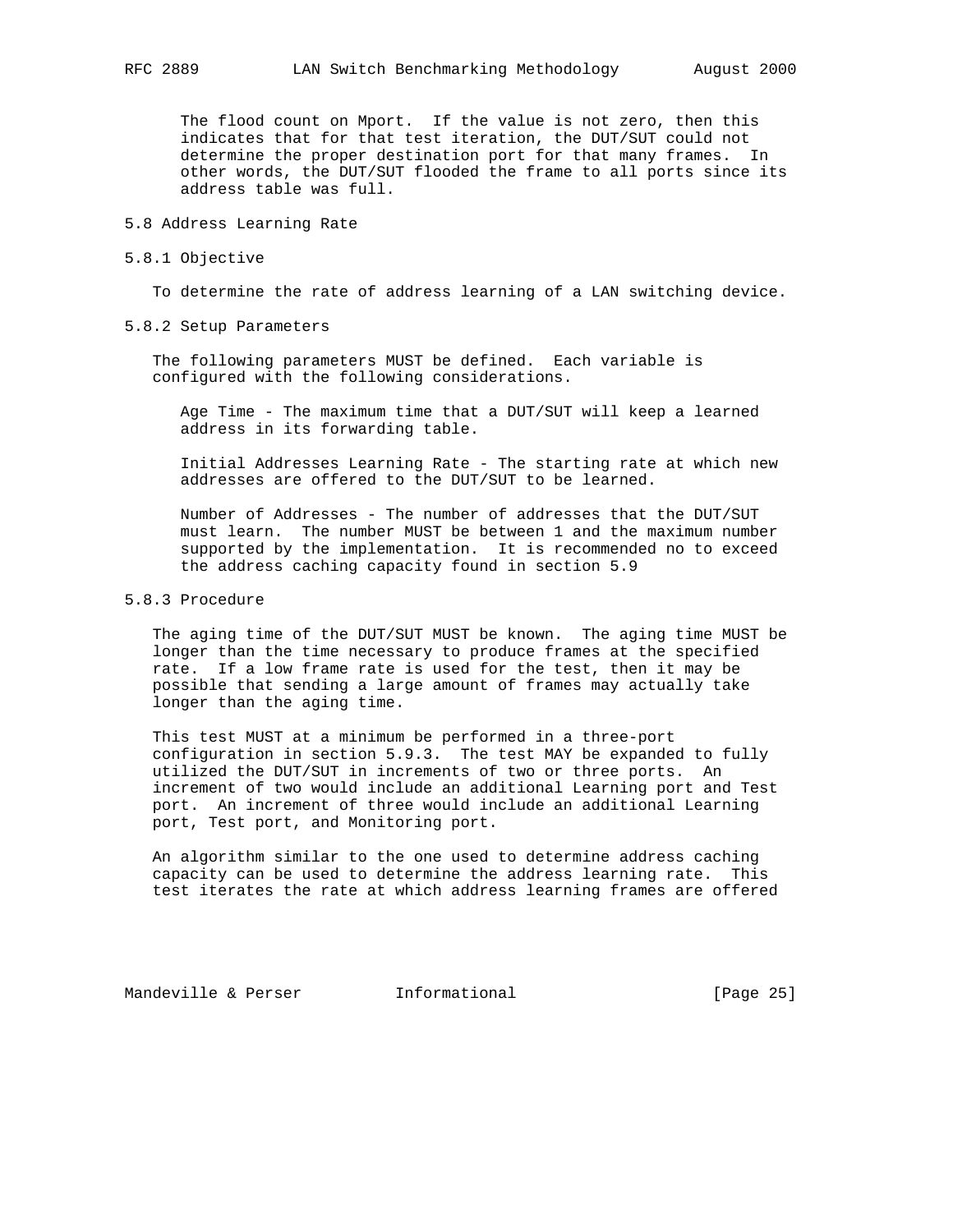by the test device connected to the DUT/SUT. It is recommended to set the number of addresses offered to the DUT/SUT in this test to the maximum caching capacity.

 The address learning rate might be determined for different numbers of addresses but in each test run, the number MUST remain constant and SHOULD be equal to or less than the maximum address caching capacity.

### 5.8.4 Measurements

 Whether the offered addresses per port were successful forwarded without flooding at the offered learning rate.

5.8.5 Reporting format

 After the test is run, results for each iteration SHOULD be displayed in a table:

The number of addresses used for each test iteration (fixed).

The intended load used for each test iteration (varied).

 Number of test frames that were transmitted by Tport. This SHOULD match the number of addresses used for the test iteration. Test frames are the frames sent with varying destination addresses to confirm that the DUT/SUT has learned all of the addresses for each test iteration.

 The flood count on Tport during the test portion of each test. If the number is non-zero, this is an indication of the DUT/SUT flooding a frame in which the destination address is not in the address table.

 The number of frames correctly forwarded to test Lport during the test portion of the test. Received frames MUST have the correct destination MAC address and SHOULD match a signature field. For a passing test iteration, this number should be equal to the number of frames transmitted by Tport.

 The flood count on Lport during the test portion of each test. If the number is non-zero, this is an indication of the DUT/SUT flooding a frame in which the destination address is not in the address table.

Mandeville & Perser **Informational** [Page 26]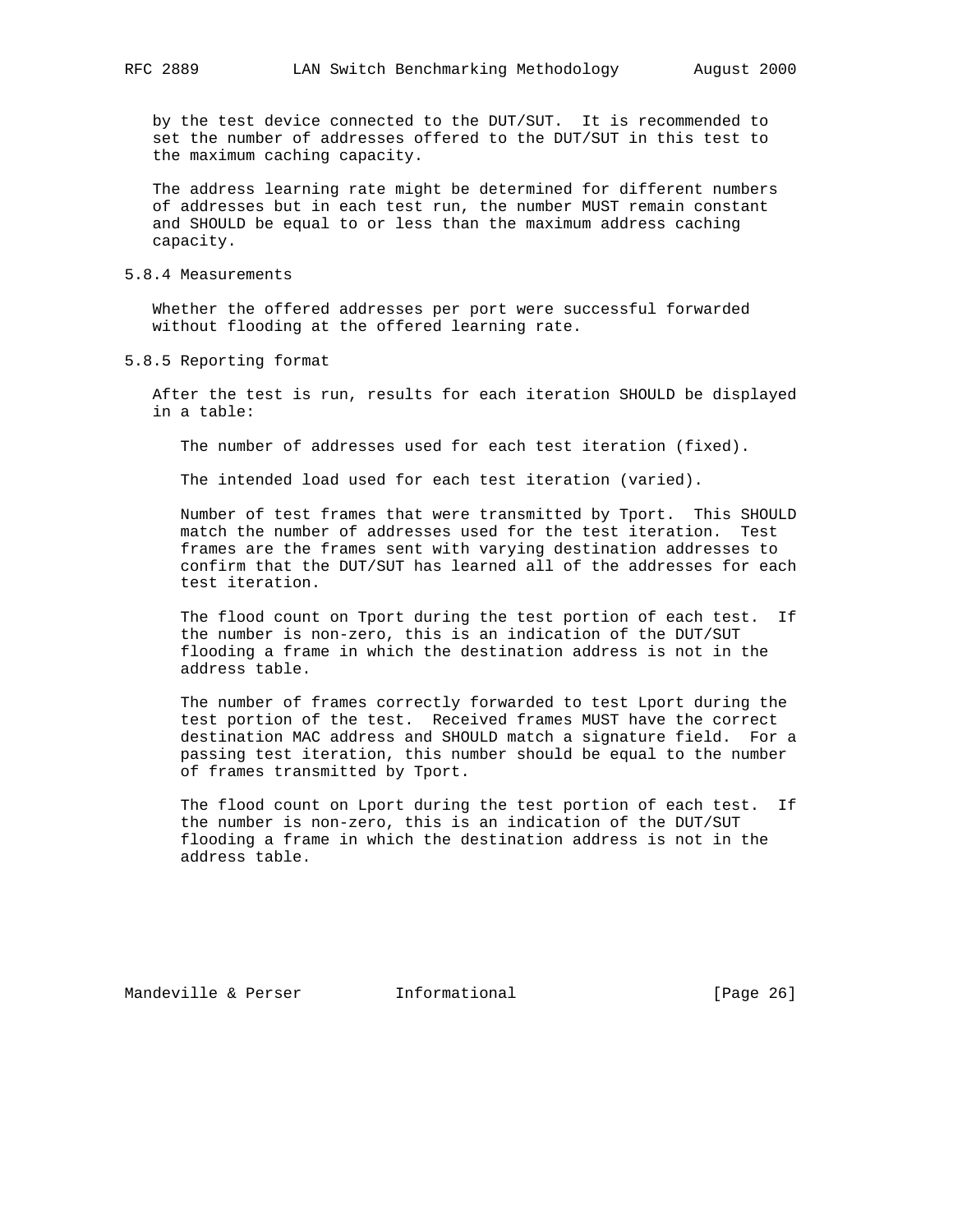The flood count on Mport. If the value is not zero, then this indicates that for that test iteration, the DUT/SUT could not determine the proper destination port for that many frames. In other words, the DUT/SUT flooded the frame to all ports since its address table was full.

### 5.9 Errored frames filtering

5.9.1 Objective

 The objective of the Errored frames filtering test is to determine the behavior of the DUT under error or abnormal frame conditions. The results of the test indicate if the DUT/SUT filters the errors, or simply propagates the errored frames along to the destination.

### 5.9.2 Setup Parameters

 The following parameters MUST be defined. Each variable is configured with the following considerations.

 ILoad - Intended Load per port is expressed in a percentage of the medium's maximum theoretical load possible. The actual transmitted frame per second is dependent upon half duplex or full duplex operation. The test SHOULD be run multiple times with a different load per port in each case.

 Trial Duration - The recommended Trial Duration is 30 seconds. Trial duration SHOULD be adjustable between 1 and 300 seconds.

### 5.9.3 Procedure

Each of the illegal frames for Ethernet MUST be checked:

 Oversize - The DUT/SUT MAY filter frames larger than 1518 bytes from being propagated through the DUT/SUT section 4.2.4.2.1 [4]. Oversized frames transmitted to the DUT/SUT should not be forwarded. DUT/SUT supporting tagged Frames MAY forward frames up to and including 1522 bytes long (section 4.2.4.2.1 [5]).

 Undersize - The DUT/SUT MUST filter frames less than 64 bytes from being propagated through the DUT/SUT (section 4.2.4.2.2 [4]). Undersized frames (or collision fragments) received by the DUT/SUT must not be forwarded.

 CRC Errors - The DUT/SUT MUST filter frames that fail the Frame Check Sequence Validation (section 4.2.4.1.2 [4]) from being propagated through the DUT/SUT. Frames with an invalid CRC transmitted to the DUT/SUT should not be forwarded.

Mandeville & Perser [Page 27]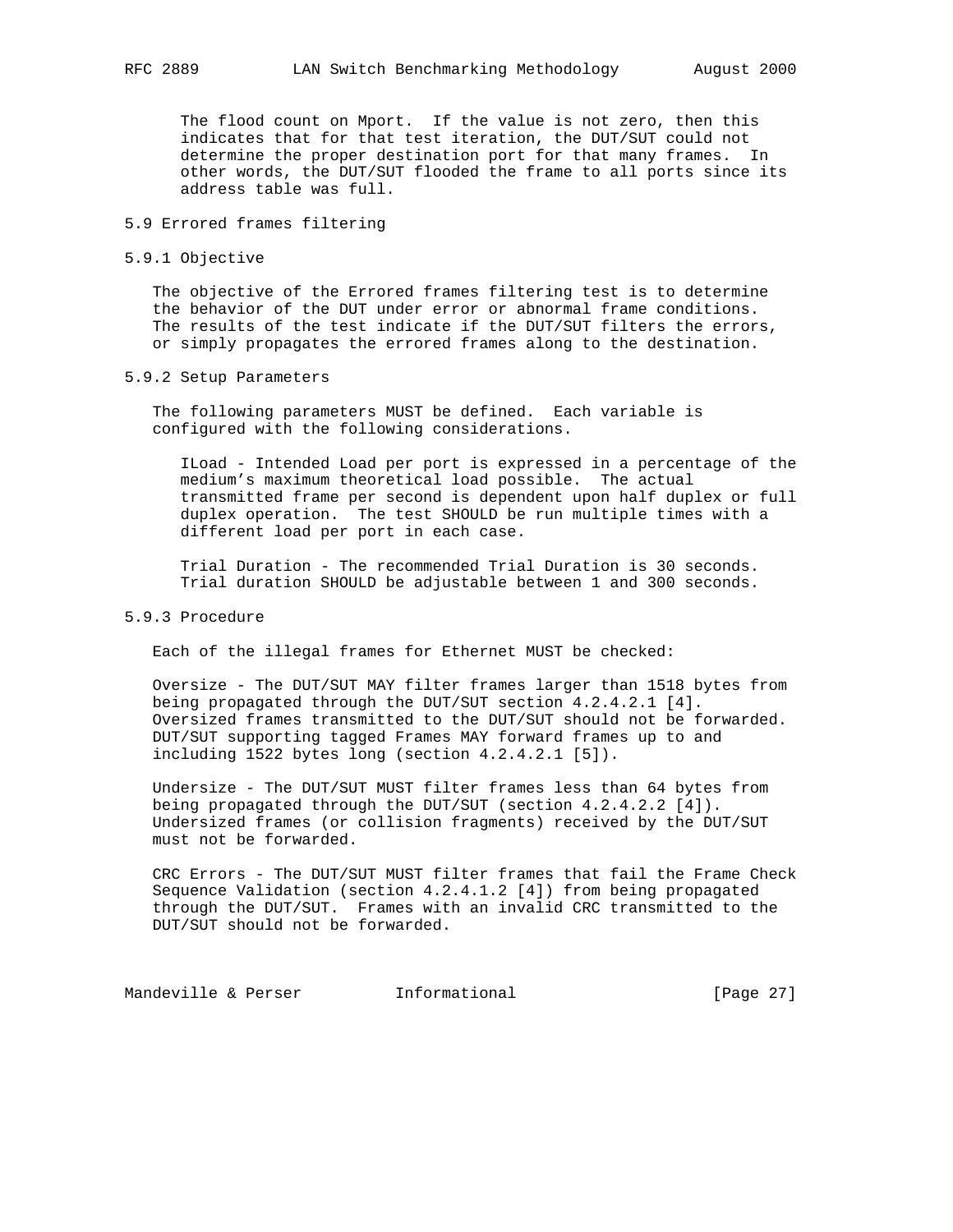Dribble Bit Errors - The DUT/SUT MUST correct and forward frames containing dribbling bits. Frames transmitted to the DUT/SUT that do not end in an octet boundary but contain a valid frame check sequence MUST be accepted by the DUT/SUT (section 4.2.4.2.1 [4]) and forwarded to the correct receive port with the frame ending in an octet boundary (section 3.4 [4]).

 Alignment Errors - The DUT/SUT MUST filter frames that fail the Frame Check Sequence Validation AND do not end in an octet boundary. This is a combination of a CRC error and a Dribble Bit error. When both errors are occurring in the same frame, the DUT/SUT MUST determine the CRC error takes precedence and filters the frame (section 4.2.4.1.2 [4]) from being propagated.

5.9.5 Reporting format

 For each of the error conditions in section 5.6.3, a "pass" or "fail" MUST be reported. Actual frame counts MAY be reported for diagnostic purposes.

- 5.10 Broadcast frame Forwarding and Latency
- 5.10.1 Objective

 The objective of the Broadcast Frame Forwarding and Latency Test is to determine the throughput and latency of the DUT when forwarding broadcast traffic. The ability to forward broadcast frames will depend upon a specific function built into the device for that purpose. It is therefore necessary to determine the ability of DUT/SUT to handle broadcast frames, since there may be many different ways of implementing such a function.

5.10.2 Setup Parameters

 The following parameters MUST be defined. Each variable is configured with the following considerations.

 Frame Size - Recommended frame sizes are 64, 128, 256, 512, 1024, 1280 and 1518 bytes, per RFC 2544 section 9 [3]. The four CRC bytes are included in the frame size specified.

Duplex mode - Half duplex or full duplex.

 ILoad - Intended Load per port is expressed in a percentage of the medium's maximum theoretical load, regardless of traffic orientation or duplex mode. Certain test configurations will theoretically over-subscribe the DUT/SUT.

Mandeville & Perser [Informational [Page 28]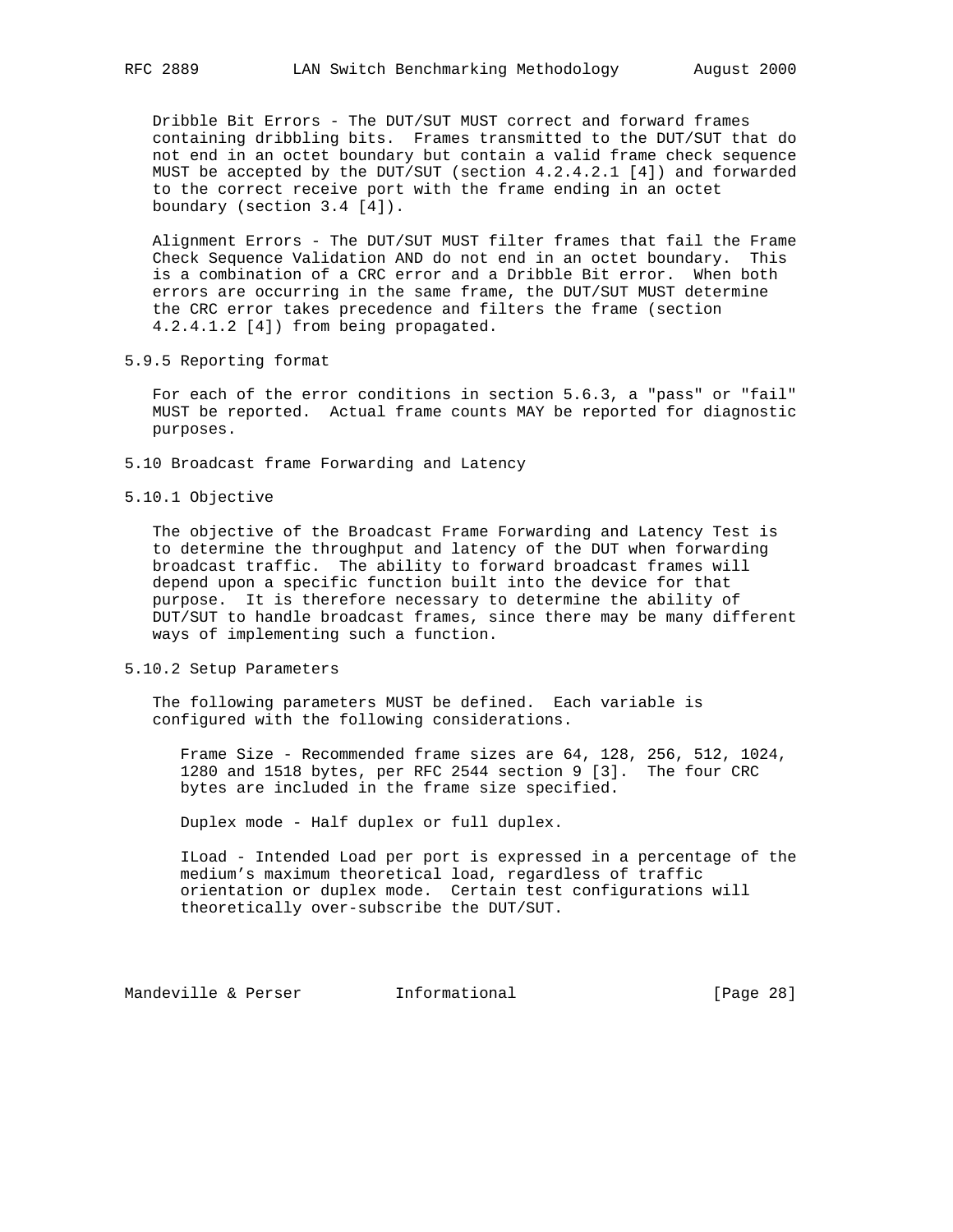ILoad will not over-subscribe the DUT/SUT in this test.

 Trial Duration - The recommended Trial Duration is 30 seconds. Trial duration SHOULD be adjustable between 1 and 300 seconds.

# 5.10.3 Procedure

For this test, there are two parts to be run.

 Broadcast Frame Throughput - This portion of the test uses a single source test port to transmit test frames with a broadcast address using the frame specified in RFC 2544 [3]. Selected receive ports then measure the forwarding rate and Frame loss rate.

 Broadcast Frame Latency - This test uses the same setup as the Broadcast Frame throughput, but instead of a large stream of test frames being sent, only one test frame is sent and the latency to each of the receive ports are measured in seconds.

5.10.4 Measurements

 Frame loss rate of the DUT/SUT SHOULD be reported as defined in section 26.3 [3] with the following notes: Frame loss rate SHOULD be measured at the end of the trial duration. The term "rate", for this measurement only, does not imply the units in the fashion of "per second."

 Forwarding rate (FR) of the DUT/SUT SHOULD be reported as the number of test frames per second that the device is observed to successfully forward to the correct destination interface in response to a specified Oload. The Oload MUST also be cited.

5.10.5 Reporting format

 The results for these tests SHOULD be reported in the form of a graph. The x coordinate SHOULD be the frame size, the y coordinate SHOULD be the test results. There SHOULD be at least two lines on the graph, one plotting the theoretical and one plotting the test results.

 To measure the DUT/SUT's ability to switch traffic while performing many different address lookups, the number of addresses per port MAY be increased in a series of tests.

Mandeville & Perser **Informational** [Page 29]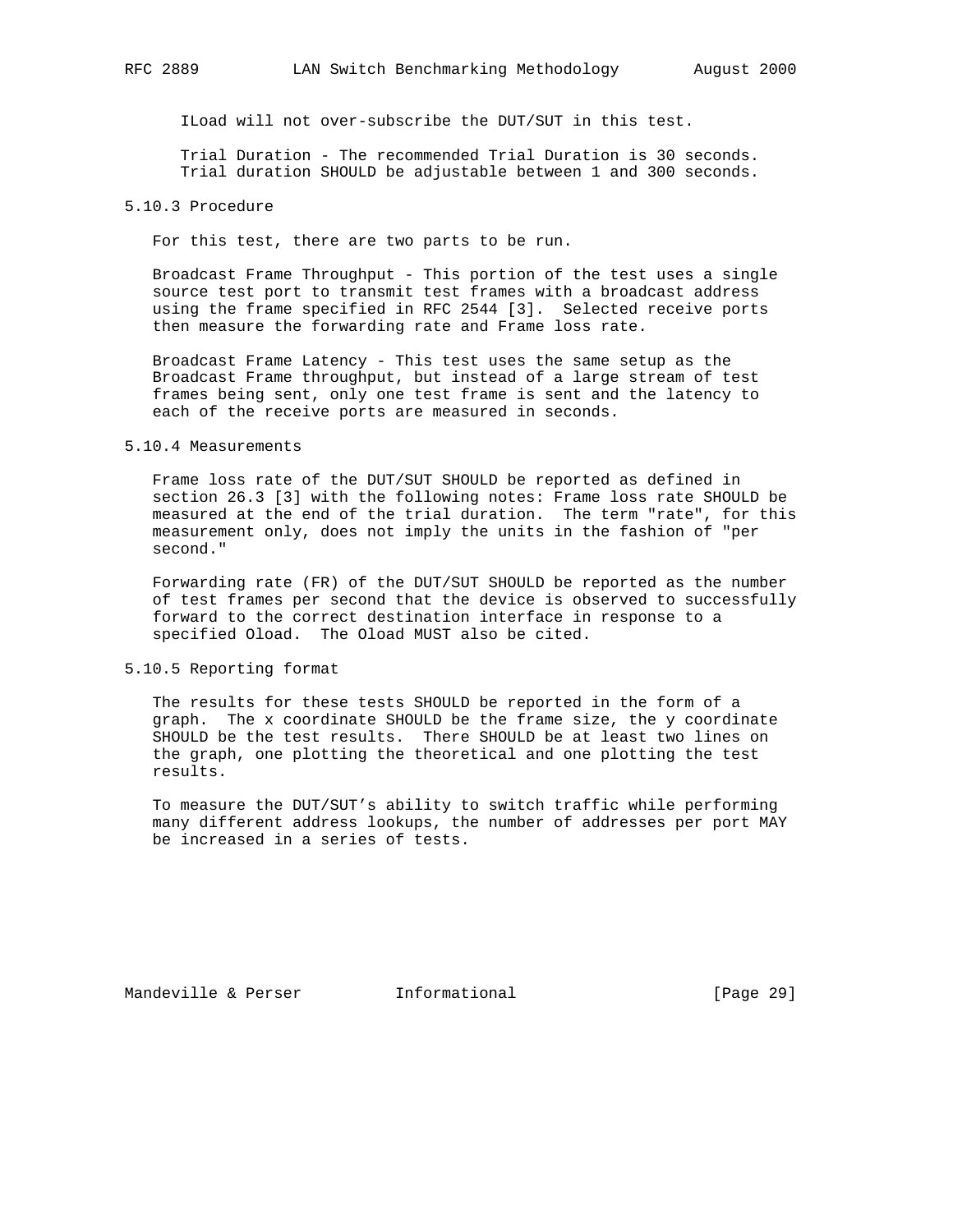#### 6. Security Considerations

 As this document is solely for the purpose of providing metric methodology and describes neither a protocol nor a protocol's implementation, there are no security considerations associated with this document.

- 7. References
	- [1] Bradner, S., Editor, "Benchmarking Terminology for Network Interconnection Devices", RFC 1242, July 1991.
	- [2] Mandeville, R., "Benchmarking Terminology for LAN Switching Devices", RFC 2285, February 1998.
	- [3] Bradner, S. and J. McQuaid, "Benchmarking Methodology for Network Interconnect Devices", RFC 2544, March 1999.
	- [4] ANSI/IEEE, "CSMA/CD Access Method and Physical Layer Specifications," ISO/IEC 8802-3, ISBN 0-7381-0330-6, 1998.
	- [5] IEEE Draft, "Frame Extensions for Virtual Bridged Local Area Networks (VLAN) Tagging on 802.3 Networks", 802.3ac/D3.1, July 1998.
- 8. Authors' Addresses

 Robert Mandeville CQOS Inc. 21 Technology Irvine, CA 92618 USA

 Phone: +1 (949) 400-4444 EMail: bob@cqos.com

 Jerry Perser Spirent Communications 26750 Agoura Road Calabasas, CA 91302 USA Phone: + 1 818 676 2300 EMail: jerry\_perser@netcomsystems.com

Mandeville & Perser **Informational** [Page 30]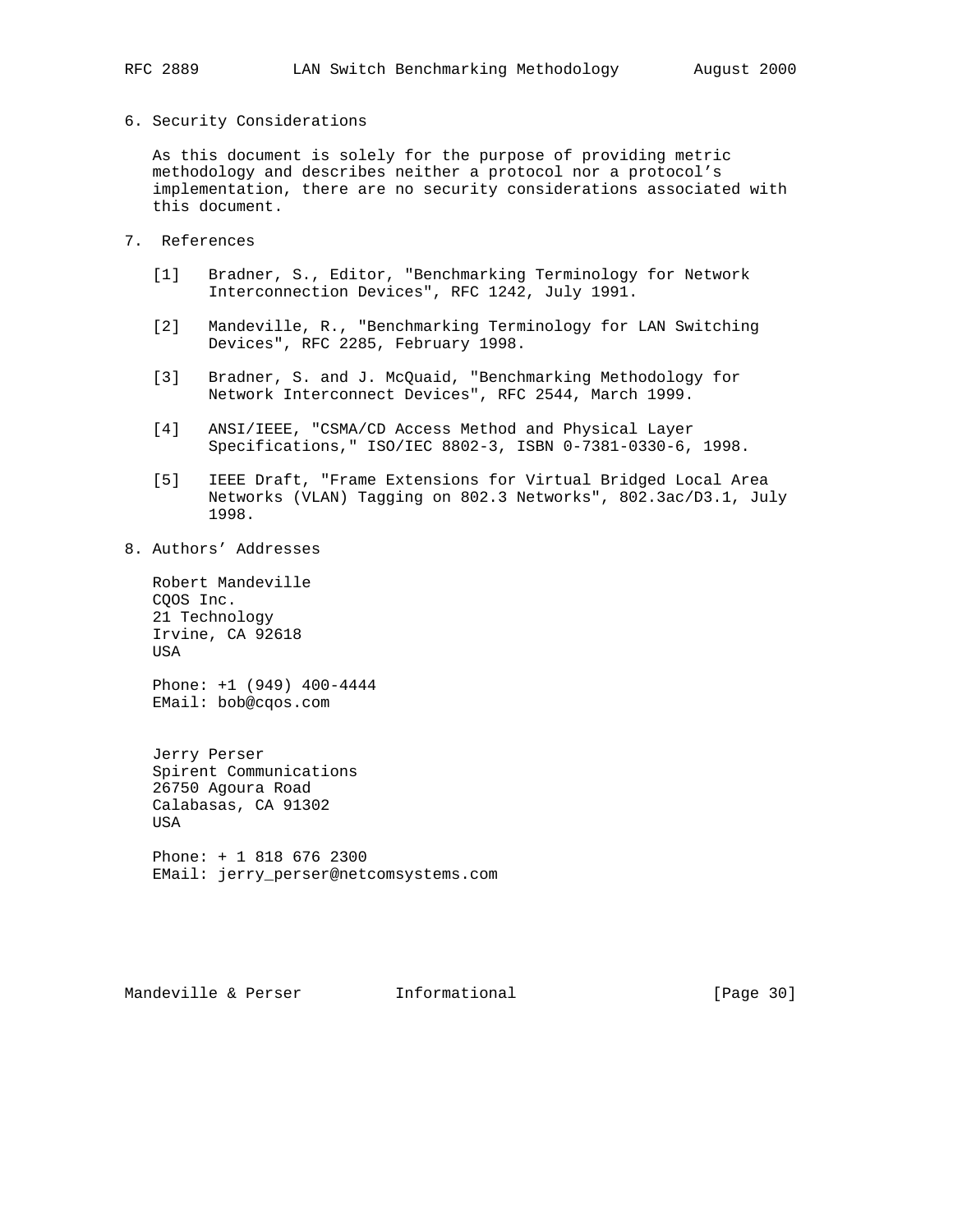Appendix A: Formulas A.1 Calculating the InterBurst Gap IBG is defined in RFC 2285 [2] as the interval between two bursts. To achieve a desired load, the following Input Parameter need to be defined: LENGTH - Frame size in bytes including the CRC. LOAD - The intended load in percent. Range is 0 to 100. BURST - The number of frames in the burst (integer value). SPEED - media's speed in bits/sec Ethernet is 10,000,000 bits/sec Fast Ethernet is 100,000,000 bits/sec Gigabit Ethernet is 1,000,000,000 bits/sec IFG - A constant 96 bits for the minimum interframe gap. The IBG (in seconds) can be calculated:  $[(100/LOAD - 1) * BURST * (IFG + 64 + 8*LENGTH)] + IFG$  IBG = ----------------------------------------------------------- SPEED A.2 Calculating the Number of Bursts for the Trial Duration The number of bursts for the trial duration is rounded up to the nearest integer number. The follow Input Parameter need to be defined: LENGTH - Frame size in bytes including the CRC. BURST - The number of frames in the burst (integer value). SPEED - media's speed in bits/sec Ethernet is 10,000,000 bits/sec Fast Ethernet is 100,000,000 bits/sec Gigabit Ethernet is 1,000,000,000 bits/sec IFG - A constant 96 bits for the minimum interframe gap. IBG - Found in the above formula DURATION - Trial duration in seconds.

Mandeville & Perser **Informational** [Page 31]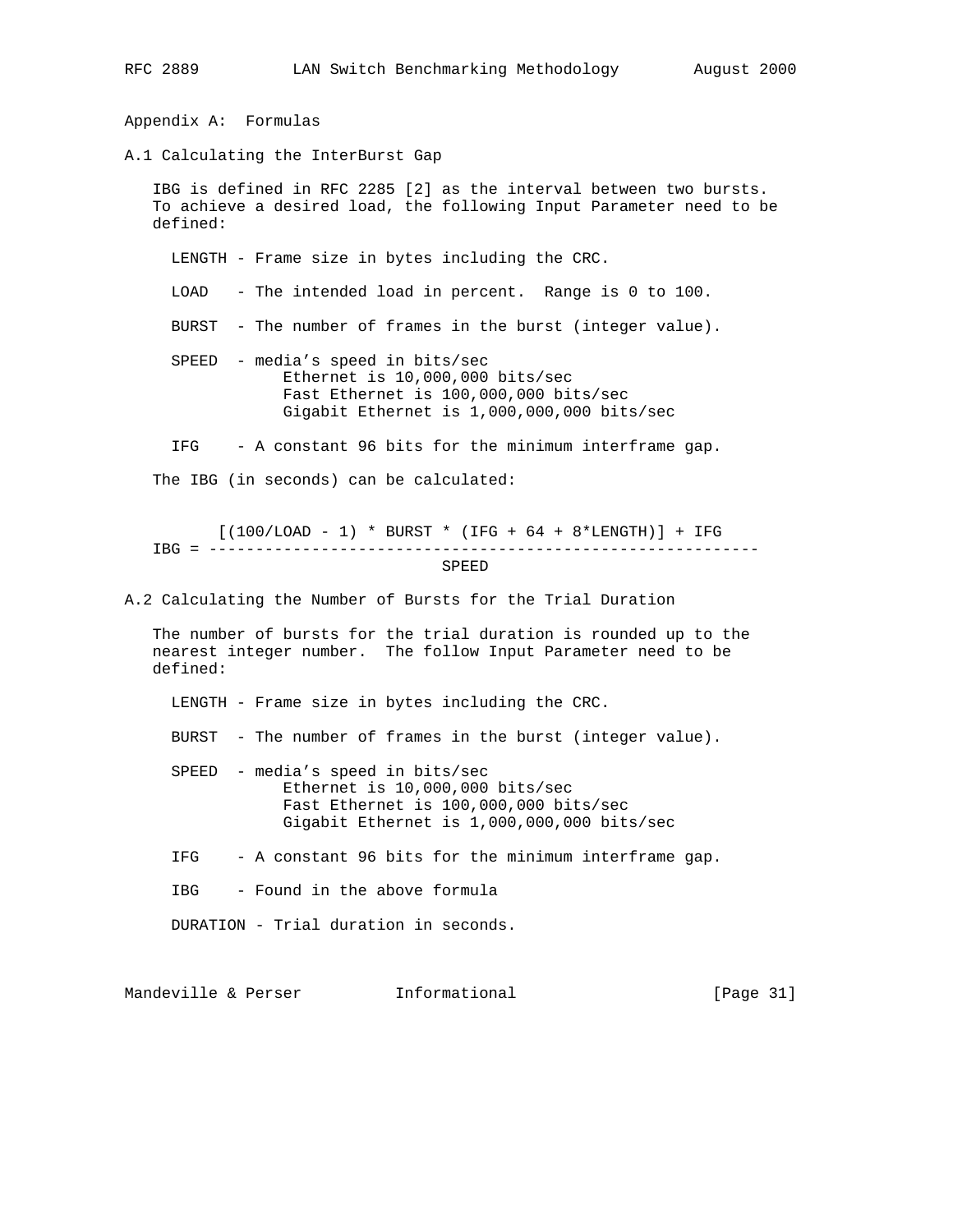An intermediate number of the Burst duration needs to be calculated first: TXTIME = ----------------------------------------- SPEED Number of Burst for the Trial Duration (rounded up): DURATION #OFBURSTS = -------------- (TXTIME + IBG) Example: LENGTH = 64 bytes per frame LOAD = 100 % offered load BURST = 24 frames per burst SPEED = 10 Mbits/sec (Ethernet) DURATION = 10 seconds test

 IBG = 1612.8 uS TXTIME = 1603.2 uS #OFBURSTS = 3110

Appendix B: Generating Offered Load

 In testing, the traffic generator is configured with the Iload (Intended Load) and measures the Oload (Offered Load). If the DUT/SUT applies congestion control, then the Iload and the Oload are not the same value. The question arises, how to generate the Oload? This appendix will describe two different methods.

 The unit of measurement for Oload is bits per second. The two methods described here will hold one unit constant and let the DUT/SUT vary the other unit. The traffic generator SHOULD specify which method it uses.

B.1 Frame Based Load

 Frame Based Load holds the number of bits constant. The Trial Duration will vary based upon congestion control. Advantage is implementation is a simple state machine (or loop). The disadvantage is that Oload needs to be measured independently.

Mandeville & Perser **Informational** [Page 32]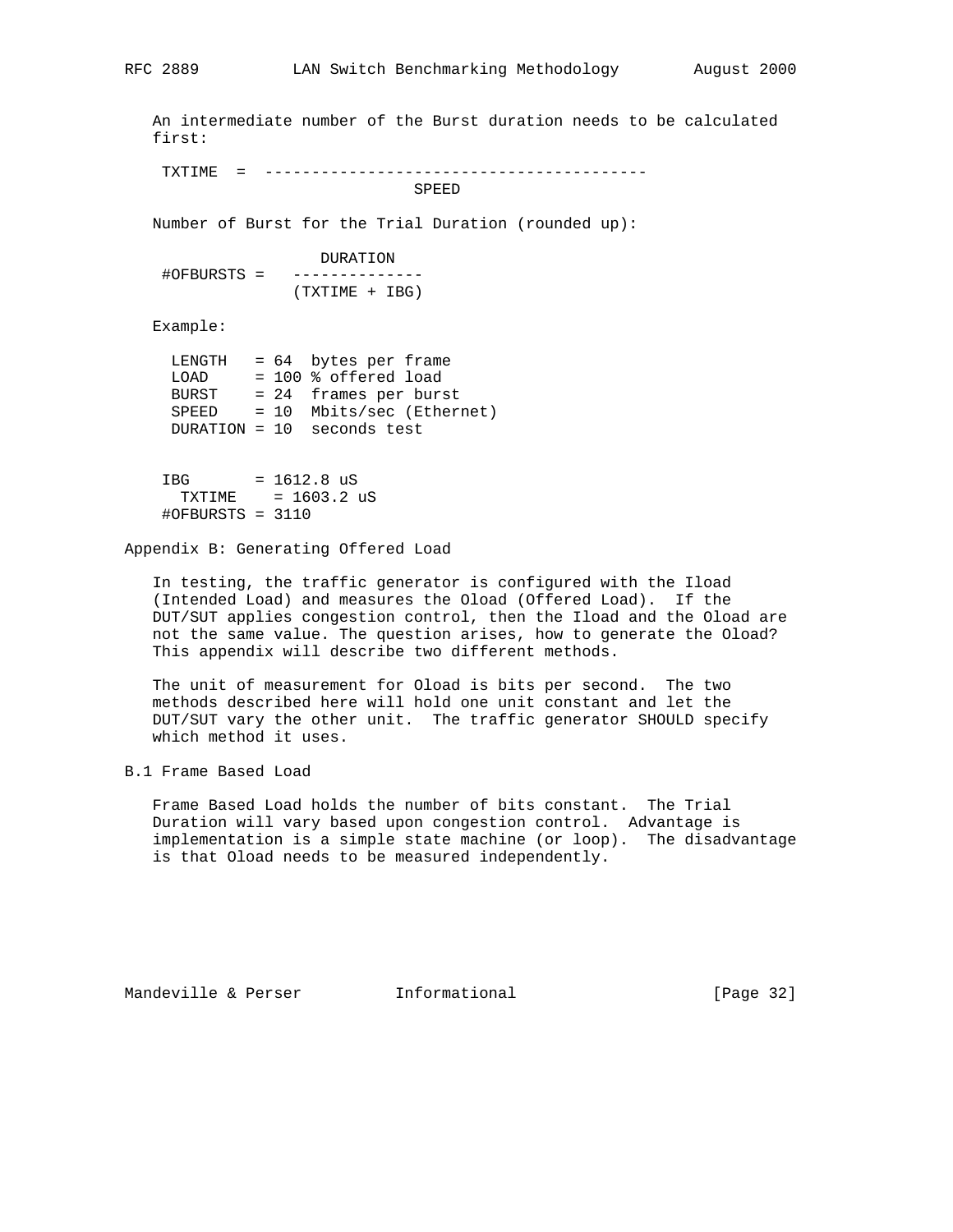All ports on the traffic generator MUST transmit the exact number of test frames. The exact number of test frames is found by multiplying the Iload of the port by the Trial Duration. All ports MAY NOT transmit the same number of frames if their Iload is not the same. An example would be the Partially meshed many-to-one test.

 All ports SHOULD start transmitting their frames within 1% of the trial duration. For a trial duration of 30 seconds, all ports SHOULD have started transmitting frames within 300 milliseconds of each other.

 The reported Oload SHOULD be the average during the Trial Duration. If the traffic generator continues to transmit after the Trial Duration due to congestion control, Oload MAY be averaged over the entire transmit time. Oload for the DUT/SUT MUST be the aggregate of all the Oloads per port. Oload per port MAY be reported.

B.2 Time Based Load

 Time based load holds the Trial Duration constant, while allowing the number of octets transmitted to vary. Advantages are an accurate Trial Duration and integrated Oload measurement. Disadvantage is that the starting and stopping of the traffic generator MUST be more accurate.

 All ports on the traffic generator are configured to transmit the Iload for a finite amount of time. Each port MUST count the number of octets successfully transmitted.

 The start and stop is initiated at a layer defined by the test parameters. The layer can be the MAC layer, IP layer, or some other point in the protocol stack. The traffic generator MUST complete its layer specific transmit process when the stop time is reached (i.e. no fragments, finish the frame).

 All ports MUST start transmitting their frames within 1% of the trial duration. For a trial duration of 30 seconds, all ports SHOULD have started transmitting frames within 300 milliseconds of each other.

 All ports SHOULD stop transmitting frames after the specified trail duration within 0.01% of the trial duration. Each port's stop time MUST be reference to its start time. This trial duration error controls the accuracy of the Oload measurement and SHOULD be reported with the Oload measurement.

 Each port is allowed an offset error of 0.1% and a trial duration error of 0.01%.

Mandeville & Perser **Informational** [Page 33]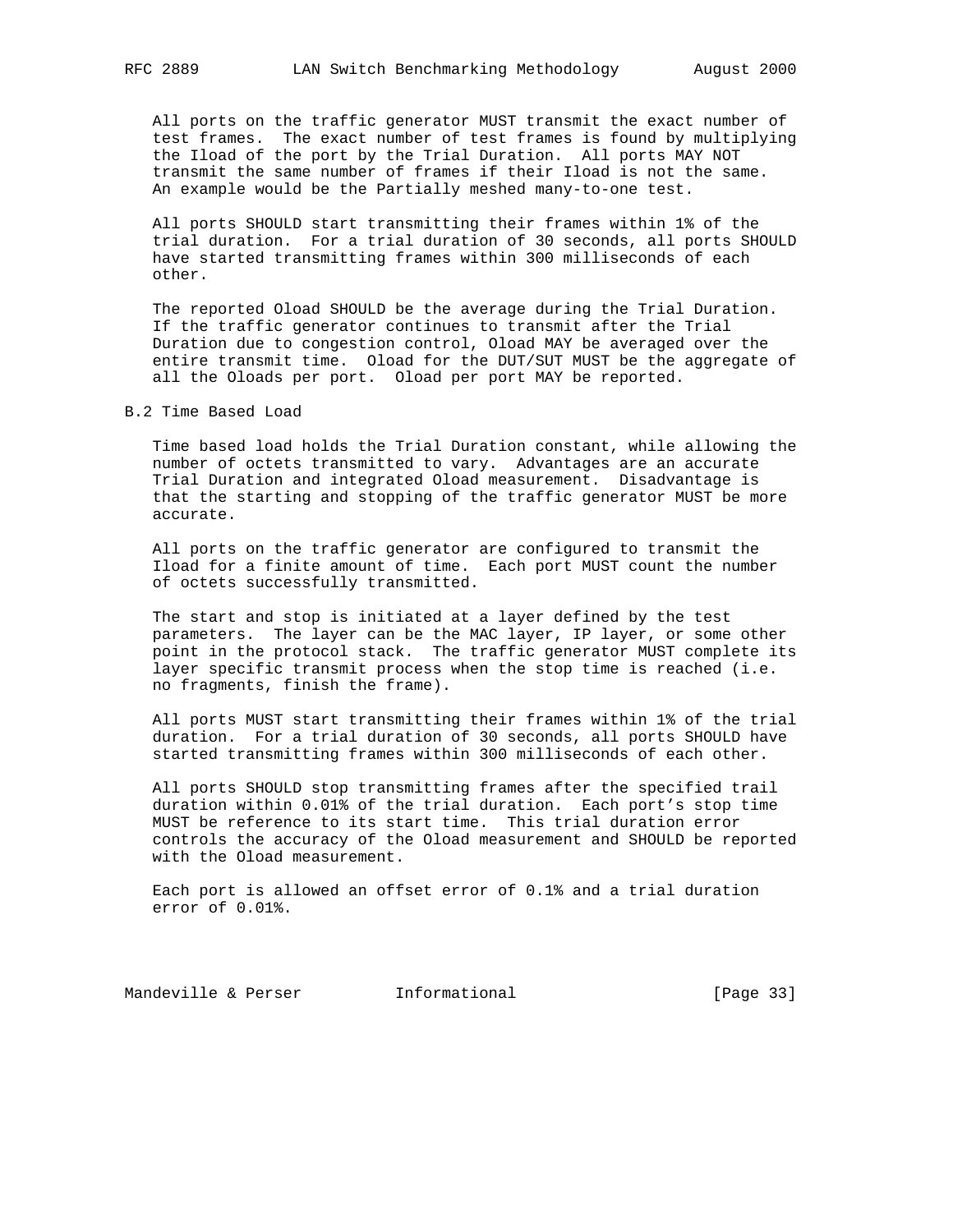Oload is found by taking the number of octets successfully transmitted and dividing by the trial duration. Oload for the DUT/SUT MUST be the aggregate of all the Oloads per port. Oload per port MAY be reported for diagnostic purposes.